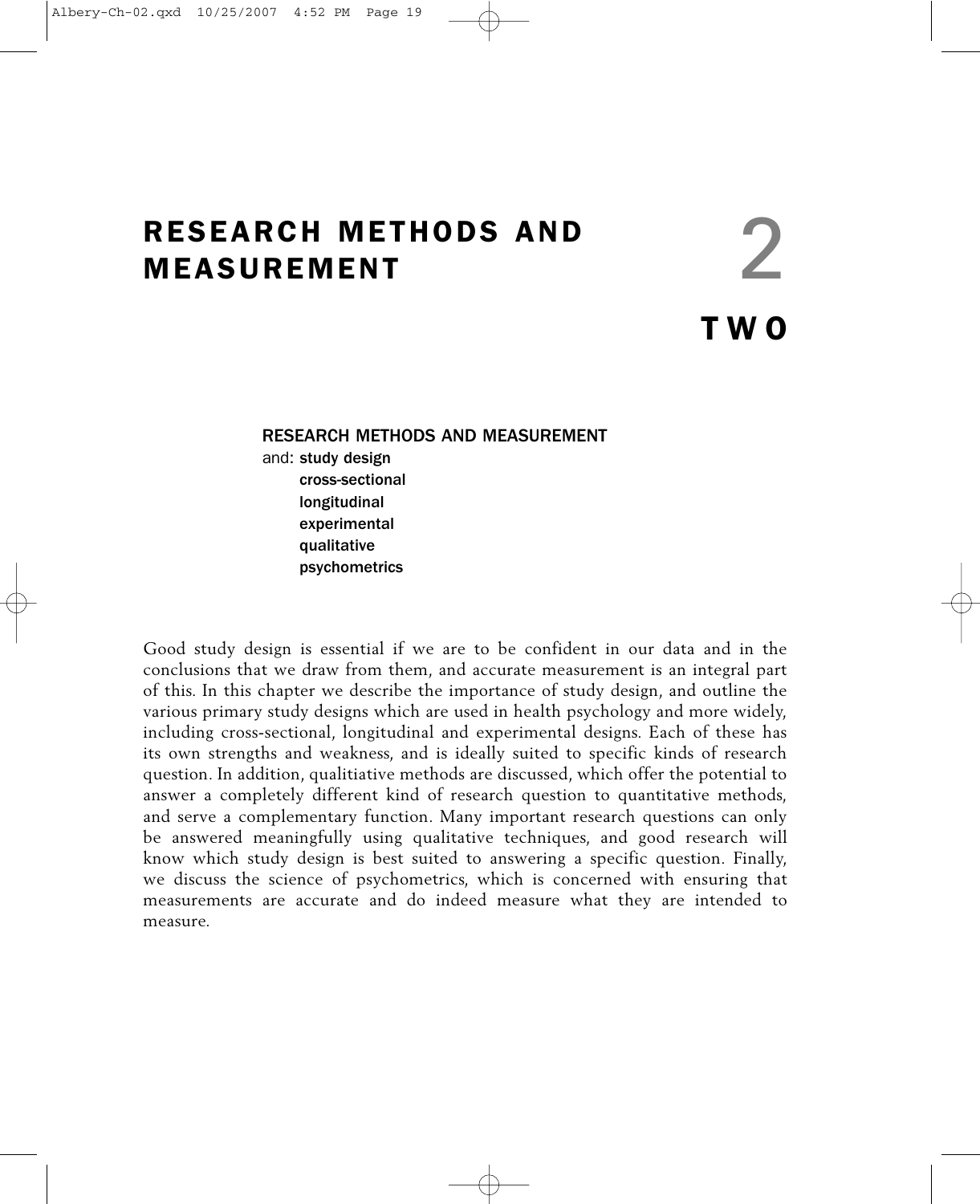# RESEARCH METHODS AND MEASUREMENT and: STUDY DESIGN

- The **design** of the study refers to the means by which the research question will be addressed, specifically in relation to the data that will be collected, the comparisons that will be made, the experimental conditions (if any) that will be manipulated, and so on. In many ways, the design of a study is more important than the analysis of the data resulting from that study; if data are poorly analysed it will always be possible to re-analyse them, but if a study if poorly designed in the first place then it may never be possible to meaningfully interpret the data which result from it. The design of a study will also have an impact on how data are subsequently analysed. MEANING
- Research can be defined as belonging to one of two primary categories: **observa**tional studies and experimental studies. As suggested by the name, in observational studies there is no direct manipulation of variables within the study, and data are simply collected on groups of participants. In an observational study, while the research collects information on the attributes or outcomes of interest, no effort is made to influence these. An example might be the prevalence of a particular health behaviour (e.g. cigarette smoking) in different groups defined by socioeconomic status. In an experimental study, on the other hand, the experimenter directly influences events, in order to draw conclusions regarding the impact of that manipulation on the resulting observations. An example might be the impact of an intervention (e.g. an increase in self-efficacy beliefs) compared to a control condition on a particular health behaviour (e.g. giving up smoking). ORIGINS

A further sub-division which may apply to observational studies is between **prospective** studies, where information is collected about events subsequent to recruitment into the study, and **retrospective** studies, where information is collected about events in the past. Data regarding past events may be obtained from more objective sources (e.g. school records or patient notes) or, arguably, from more subjective sources (e.g. by self-report by the participant). Note that, in nearly all cases, experimental studies are prospective (even if the period of prospective study may be very short!), whereas observational studies may be retrospective or prospective. It should also be noted that whereas different treatments can be assessed retrospectively, this would *not* count as an experimental study, since the delivery of different treatments would not be an element of a pre-specified study. In this case, the study would be a retrospective observational study.

Another sub-division is that studies may be classified as **longitudinal** studies or cross-sectional studies. In longitudinal studies, changes over time are investigated. Again, note that, in nearly all cases, experimental studies are longitudinal (although once again, the period of longitudinal study may be very short), whereas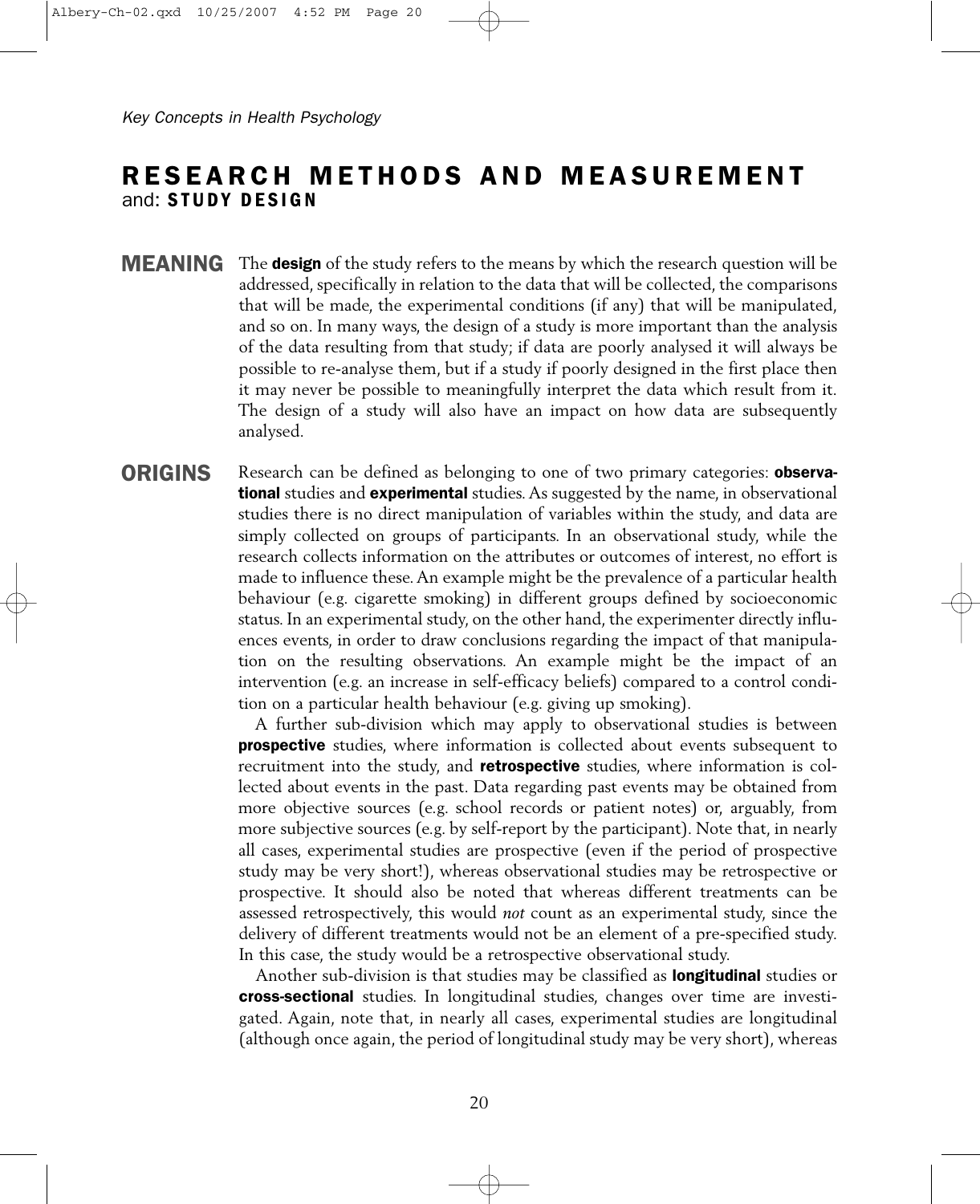



#### Figure 2.1 Study design

What are the basic categories of research design? The classifications that can be used include Observational versus Experimental, Prospective versus Retrospective, and Longitudinal versus Cross-Sectional. The distinction between observational and experimental relates to the purpose of the study, and is the most important distinction. The other two distinctions relate to the way in which the data are collected. Most of the combinations of these terms are possible, although not all are. These are the basic types of research design. Some of these categories are described in more detail in subsequent sections.

observational studies may be longitudinal or cross-sectional. In a cross-sectional study participants are observed only once, offering a 'snapshot' of the characteristics of interest at that particular moment. Most surveys, for example, are crosssectional, although a variant is the pseudo-longitudinal design, where data on participants are collected at only one point in time, but this is done, for example, on, participants of different ages in order to indirectly construct a distribution of changes in a population with age. This approach is usually less resource-intensive than a proper longitudinal design, although somewhat more prone to giving erroneous results.

Finally, some kind of comparison is desirable in observational studies, and essential in experimental studies. This comparison group or condition is called the **control** group, to which the experimental procedure is not applied in the case of an experimental study design, or against which the group of interest is compared in an observational study design. For example, if we want to evaluate whether or not a new treatment or intervention is effective, we would usually do this by means of a comparison of the group given the intervention against one *not* given the intervention (namely, a control group). The presence of a control group, in both experimental and observational studies, strengthens the inferences that can be made from the results of the study.

While more detailed distinctions can be made, these represent the main ways in which a study can be designed (see Figure 2.1).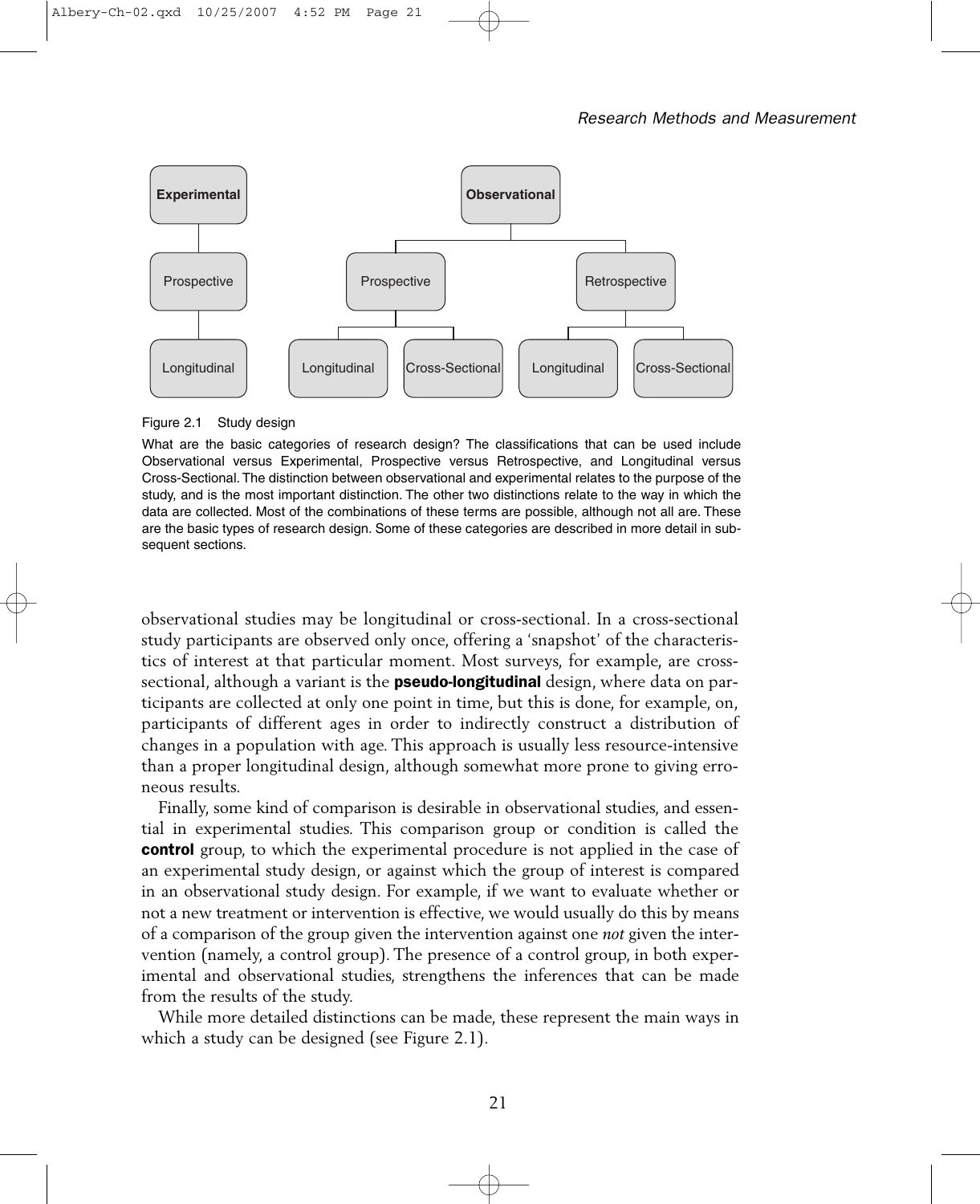# CURRENT USAGE

The essence of statistical analysis is the understanding of likely causes of variation, which in the case of health psychology usually corresponds to variation in behavioural or psychological characteristics. Study design is important because it is the means by which we can be more (or less) confident that the apparent causes of variation in our study are in fact the genuine causes of variation.

For example, if we find that an intervention designed to improve self-efficacy beliefs is effective, we would need to know that those given the intervention demonstrated higher self-efficacy beliefs than those not given the intervention (namely, the control group), and that these two groups did not differ in their selfefficacy beliefs *before* the intervention was given. The strength of experimental study designs is that as long as participants are randomly allocated to either the experimental or control group, so that these groups do not differ at the outset of the study, any differences by the end of the study can be argued, with reasonable confidence, to be due to the experimental intervention. We would hope that there were no chance differences between the two groups *before* they received the intervention that might explain the difference observed after the intervention had been given.

Observational study designs, on the other hand, are more problematic as they require a comparison to be made where there is no active manipulation of events. For example, we may wish to investigate factors which it is impossible (or unethical) for us to manipulate directly (such as genetic variation). In this case, we would want to compare those with a particular characteristic (e.g. a particular genotype) to those with a different characteristic (e.g. a different genotype) on some measurement of interest (e.g. risk of a certain disease). Again, the more confident that we can be that our two groups do not differ in any other way, the more confident we can be that the difference of interest accounts for any observed differences in the measurement we take (in this example that having a particular genotype influences the risk of having a certain disease).

# TO HEALTH **PSYCHOLOGY**

SIGNIFICANCE Health psychology is the application of psychological and behavioural theory and research to the understanding of health, illness and healthcare. In many cases the factors influencing health, illness and so on are not amenable to experimental manipulation, so that observational study designs are frequently necessary. It is therefore critically important to understand (a) how best to design an observational study in order to maximize the confidence that one may have in the conclusions drawn from the results of the study, and (b) what limitations may exist in the inferences that may be drawn.

> For example, we might be interested in whether or not personality influences alcohol consumption.A cross-sectional observational study might indeed reveal that people with high levels of trait anxiety do indeed drink more alcohol. However, we would not be able to say from these data alone whether high levels of trait anxiety eventually lead to higher alcohol consumption, or high alcohol consumption eventually leads to higher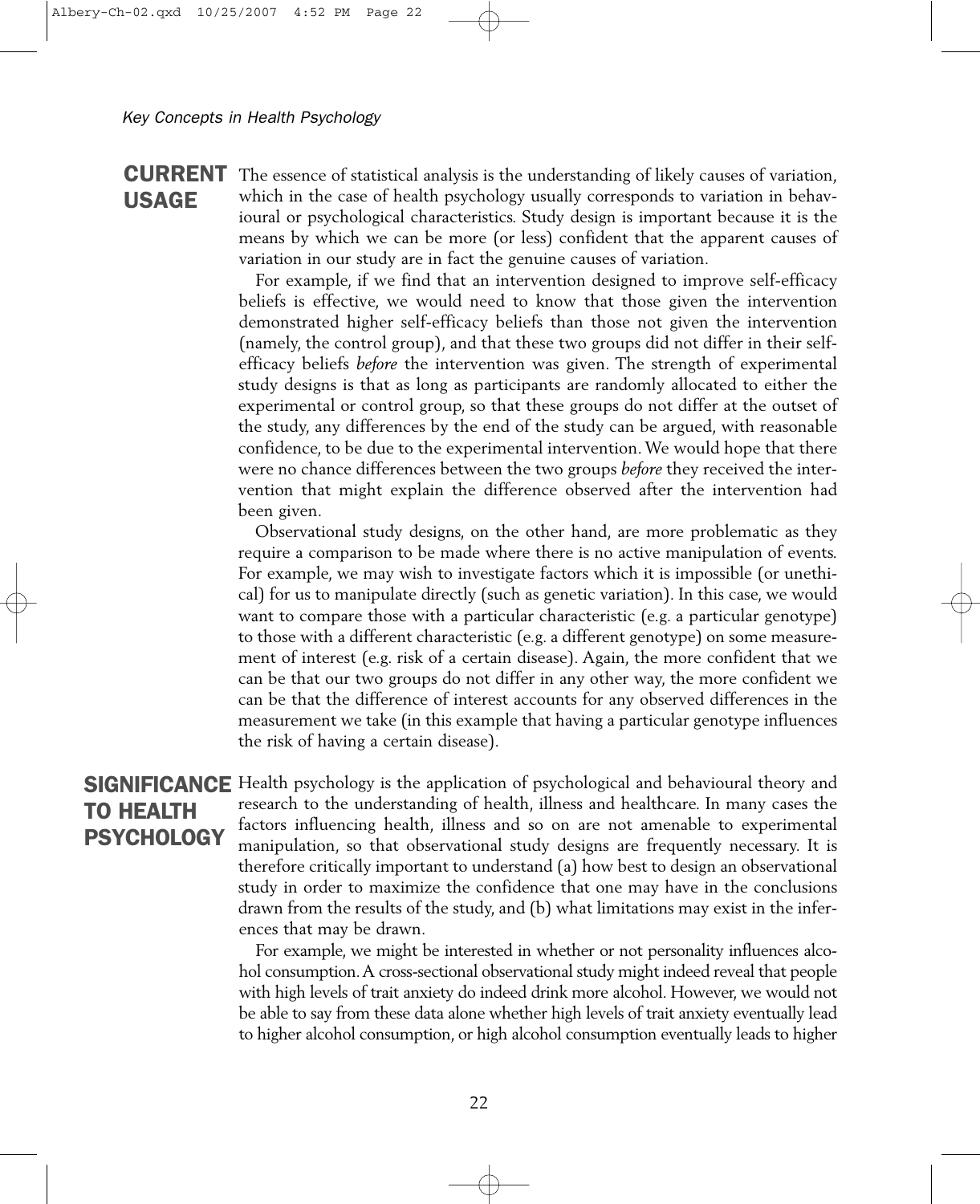### Research Methods and Measurement

levels of trait anxiety. The direction of **causation** would be impossible to infer from these results alone (although we might be able to speculate as to which alternative explanation was most plausible). Indeed, it might be the case that *both* effects are operating to give rise to our data (as a kind of positive feedback loop), but we would have no way of knowing.

### Further reading

Altman, D.G. (1991) Practical Statistics for Medical Research. London: Chapman & Hall.

Chapter 5 discusses study design issues, while the rest of the book is an excellent introduction to medical statistics (which may be valuable to health psychologists who have covered statistics from the perspective of psychology only in the past).

Concato, J. (2004) Observational versus experimental studies: what's the evidence for a hierarchy? NeuroRx, 1, 341-347.

An interesting review which questions the widely-held assumption that experimental study designs are necessarily superior to observational study designs. Focused on bio-medical research, but applicable much more widely.

Sterne, J.A. and Davey Smith, G. (2001) Sifting the evidence – what's wrong with significance tests? British Medical Journal, 322, 226–231.

Very informative review of the dangers of emphasizing  $p$ -values in research papers, and in particular the focus on so-called 'positive' findings. Also discusses the role of study design in the validity and veracity of research findings.

See also research methods and measurement and cross-sectional; research methods and measurement and longitudinal; research methods and measurement and experimental

# RESEARCH METHODS AND MEASUREMENT and: CROSS-SECTIONAL

One of the most common and well-known study designs is the cross-sectional study **MEANING** design. In a cross-sectional study participants are observed only once, offering a 'snapshot' of the characteristics of interest at that particular moment. In this study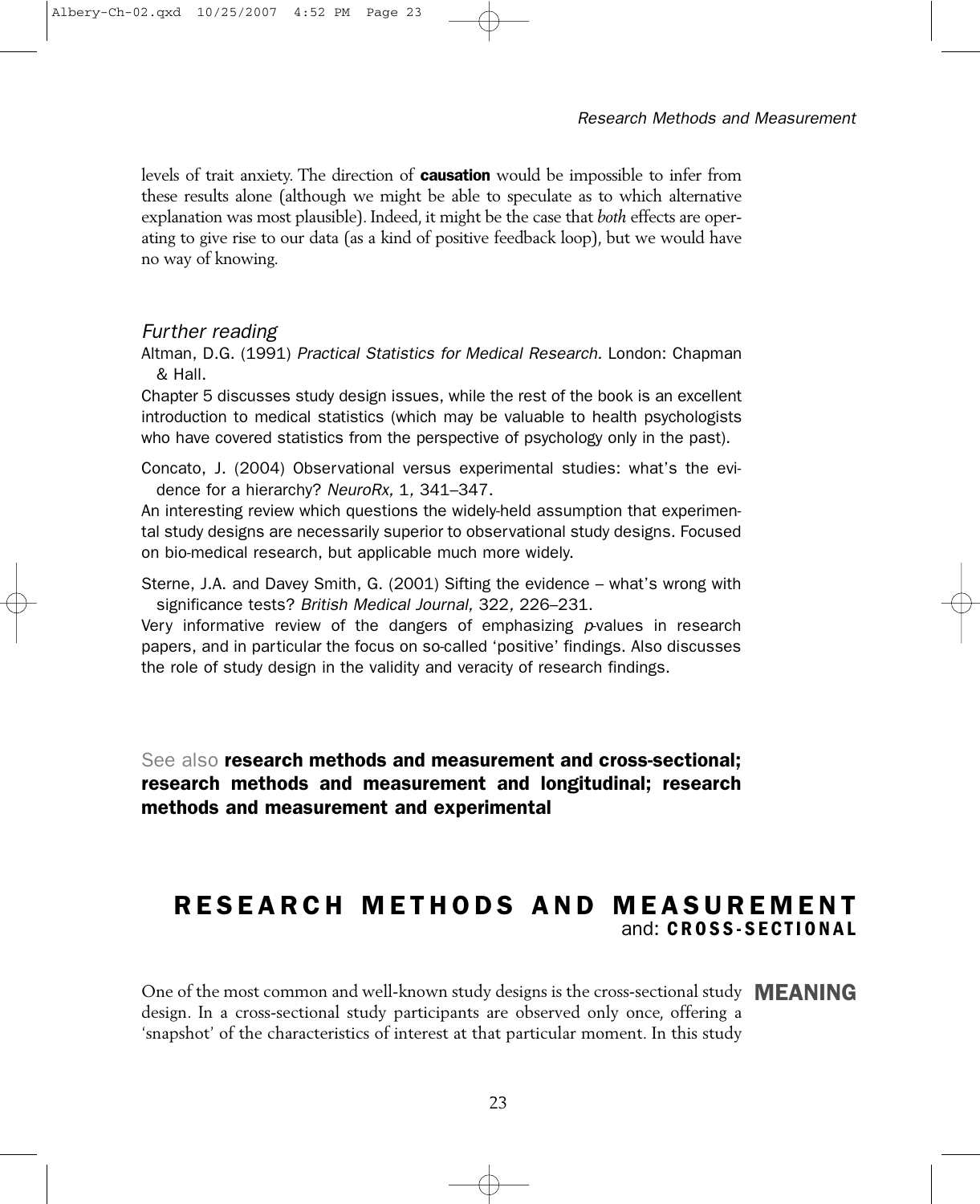design, a population, or a sample thereof, is studied in a single instance, either by examining a single well-defined group of individuals, or by comparing cases (namely, those with an identifiable clinical condition) versus controls (namely, healthy individuals).

Cross-sectional study designs are widely employed in epidemiological research, where characteristics of individuals (e.g. those presenting with a particular disease) are related to potential risk factors, or characteristics of cases (e.g. those with a particular disease) compared to the characteristics of controls (usually healthy individuals drawn from the general population). An example might be that cholesterol levels are higher among patients with coronary heart disease compared to healthy controls. Cross-sectional studies tend to be faster and cheaper to conduct than **longitudinal** studies, for the obvious reason that participants need only be studied at a single time point, rather than repeatedly over several time points. ORIGINS

# CURRENT USAGE

It may be tempting to interpret the results of a cross-sectional study as if they were drawn from a **longitudinal** study. For example, if we look at cholesterol levels and the proportion of dietary calories derived from saturated fat in a crosssectional study of healthy individuals, we might expect to find a very strong correlation. In this case, one might be tempted to conclude that high levels of saturated fat in one's diet *cause* increased cholesterol levels. This would be an example of treating cross-sectional data as longitudinal data, because one cannot make inferences about **causation** from cross-sectional data, however tempting it might be to do so (and even if one turned out to be correct!). A trivial example illustrates this: height and weight are very highly correlated, but it doesn't make sense to suggest that height *causes* weight, or indeed vice versa. Certainly, you would not want to suggest (at least to adults) that they should eat more in order to grow taller.

In a **case-control** study, the characteristics of a set of cases (that is, those with some condition, such as a disease) are compared to the characteristics of a set of controls (namely, those without the condition). For example, we might look at the smoking habits of those with and without lung cancer. Since we start out with a predetermined number of cases, the rarity of the disease is no longer an issue. As with all cross-sectional studies, case-control studies do not allow inferences to be made regarding causation. Even in cases where the risk factor appears relatively fixed (e.g. the presence or absence of a particular genetic mutation related to disease), one must still be cautious, since this risk factor may be operating directly (namely, causing the disease via a relatively direct biological pathway) or indirectly (namely, via effects on behaviours which themselves are related to disease).

While case-control studies may be informative in principle, they may be limited by the extent to which cases and controls are matched on other variables which are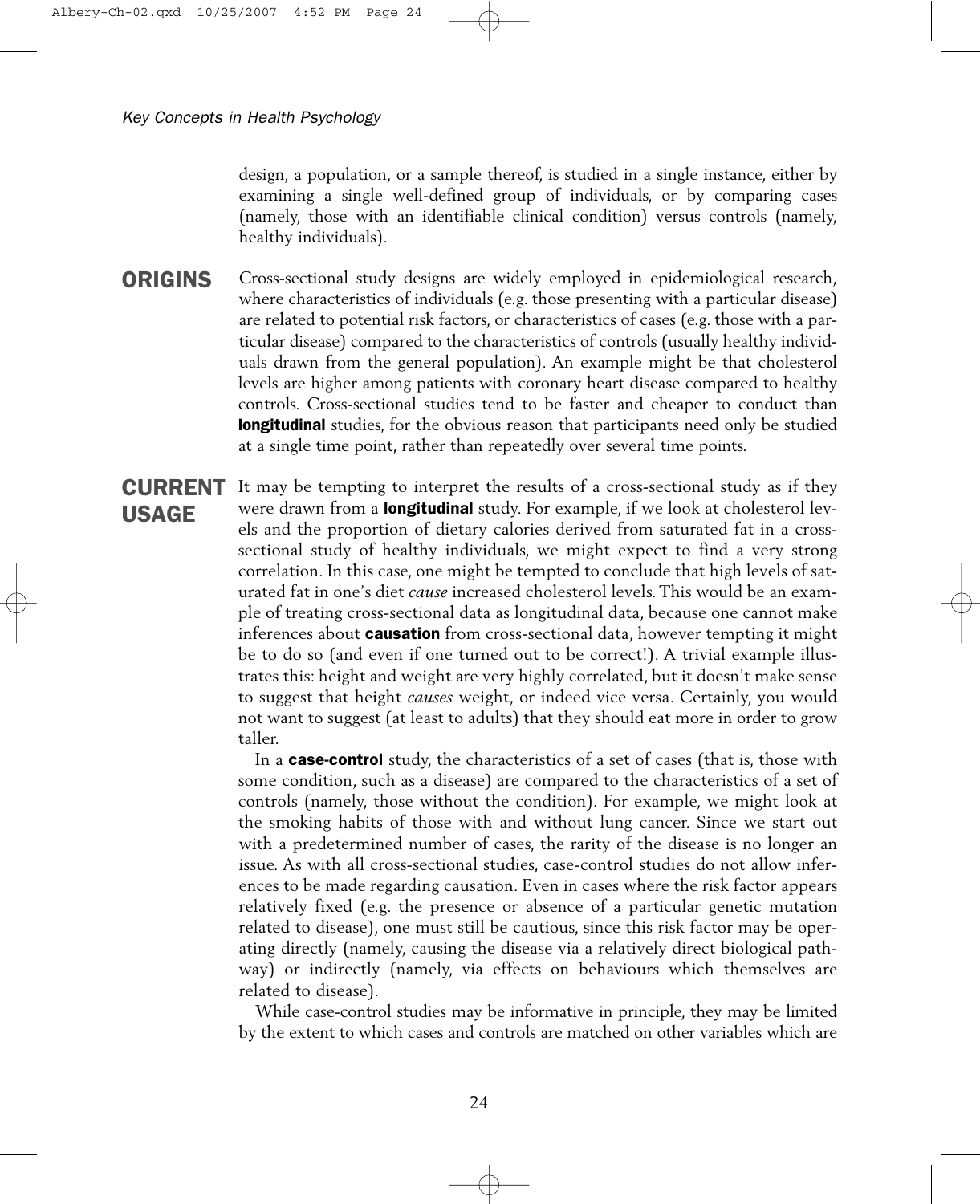not of interest. For example, if we are interested in comparing individuals with coronary heart disease to healthy controls, how do we go about selecting those controls? Do we simply randomly select individuals from the general population (who may, for example, have undiagnosed coronary heart disease)? Or do we select individuals from the general population who are *known* to not have coronary heart disease? Very slight differences between cases and controls may give rise to spurious results. For example, the rate of coronary heart disease is higher in males than in females, so that if the proportions of males among cases and controls differ slightly, we might see a difference that is independently related to sex (e.g. height) which *appears* to be related to coronary heart disease, but in fact is not in any meaningful sense.

A very large proportion of studies within health psychology are cross-sectional in nature. In essence, many do not differ in any important way from more traditional epidemiological studies which attempt to identify possible risk factors for disease. Whereas epidemiological studies generally focus on environmental risk factors (e.g. exposure to cigarette smoke), health psychology studies tend to focus on psychological and behavioural risk factors (e.g. self-efficacy beliefs, coping styles and so on).

The rationale behind the different studies is the same and, as a result, the limitations in interpretability are the same. For example, one might find a relationship between disease status and a particular coping style in a cross-sectional study, but one could still not be certain whether the coping style caused the disease, or vice versa.To do this, one would need to use a longitudinal study design and follow individuals with different coping styles over time, to see which of them subsequently developed the disease (and whether the development of the disease was linked to a change in coping style).

### Further reading

Altman, D.G. (1991) Practical Statistics for Medical Research. London: Chapman & Hall.

Chapter 5 discusses study design issues, while the rest of the book is an excellent introduction to medical statistics (which may be valuable to health psychologists who have covered statistics only from the perspective of psychology in the past).

Biesheuvel, C.J., Grobbee, D.E. and Moons, K.G. (2006) Distraction from randomization in diagnostic research. Annals of Epidemiology, 16, 540-544.

Argues that experimental studies are not always necessary (in the context of diagnostic tests for disease), and that cross-sectional studies may be sufficient in some cases.

## See also research methods and measurement and study design

# SIGNIFICANCE TO HEALTH **PSYCHOLOGY**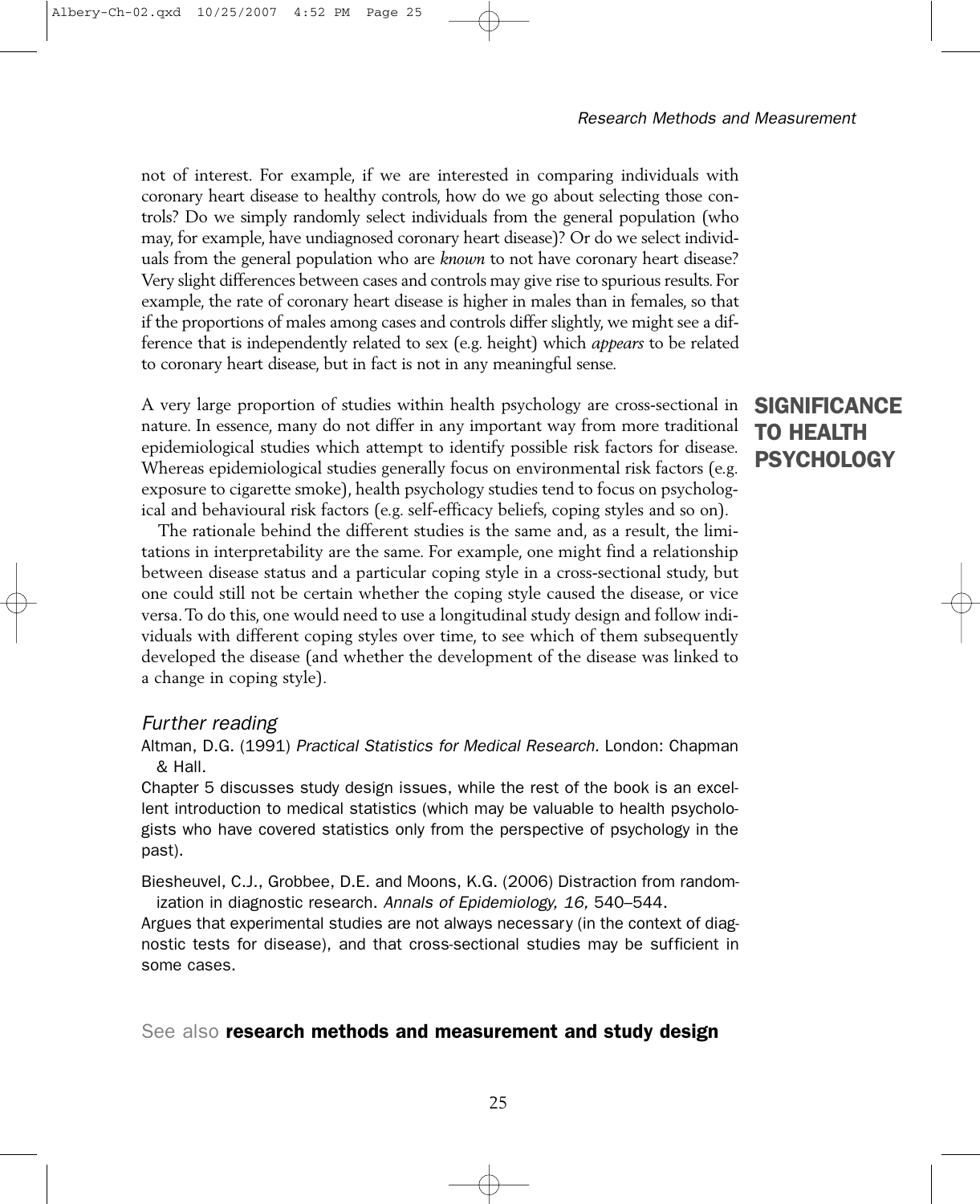# RESEARCH METHODS AND MEASUREMENT and: LONGITUDINAL

- MEANING Another broad class of study design is the longitudinal design. In a longitudinal study a group of participants (cohort) is observed more than once (in contrast to a cross-sectional study, where participants are observed only once), and progress over time is assessed (e.g. the development or onset of disease). This allows changes over time to be recorded, and these to be related to characteristics or factors that existed and were measured prior to the onset of a behaviour or disease, for example. This might give information about risk factors for the development of a disease in a cohort of participants, some of whom developed the disease over time and some of whom did not.
- **Longitudinal** study designs are widely employed in epidemiological research, and are generally regarded as being preferable to **cross-sectional** study designs as they are in principle less prone to potential problems of confounding arising from the inadequate matching of cases and controls in cross-sectional studies. Predictor variables are measured before the outcomes of interest occur, although it is also necessary to collect data on a large number of other variables to control for potential confounding. For example, depression levels at baseline may predict outcomes of interest, such as future illness, but may also be higher in females than in males, so that in order to identify the specific contribution of depression it would be necessary to measure and control for participant sex. ORIGINS

# CURRENT USAGE

The most important advantage of longitudinal study designs over case-control designs is that they allow slightly more certainty that factors which predict the outcomes of interest (namely, factors measured before the onset of the outcome which are significantly associated with the likelihood of that outcome subsequently occurring) that are genuinely associated with them. They do not allow inferences to be made regarding **causation** – this requires an **experimental** study design – but they do give stronger grounds for believing that the association between risk factor and outcomes is genuine as compared to case-control studies.

Nevertheless, there are still potential problems in longitudinal study designs. Not least, it can be difficult to determine whether a baseline factor which is associated with a particular outcome is in fact operating via some other, unmeasured, variable. For example, depression at baseline may predict the risk of future illness, but this may operate relatively directly (e.g. via effects on immune function) or indirectly (e.g. via effects on health behaviours such as diet and alcohol consumption). Although careful and comprehensive measurement of these potential confounding variables can help to exclude these possibilities, it will always remain the case that the association may be operating via some third, unmeasured variable. This is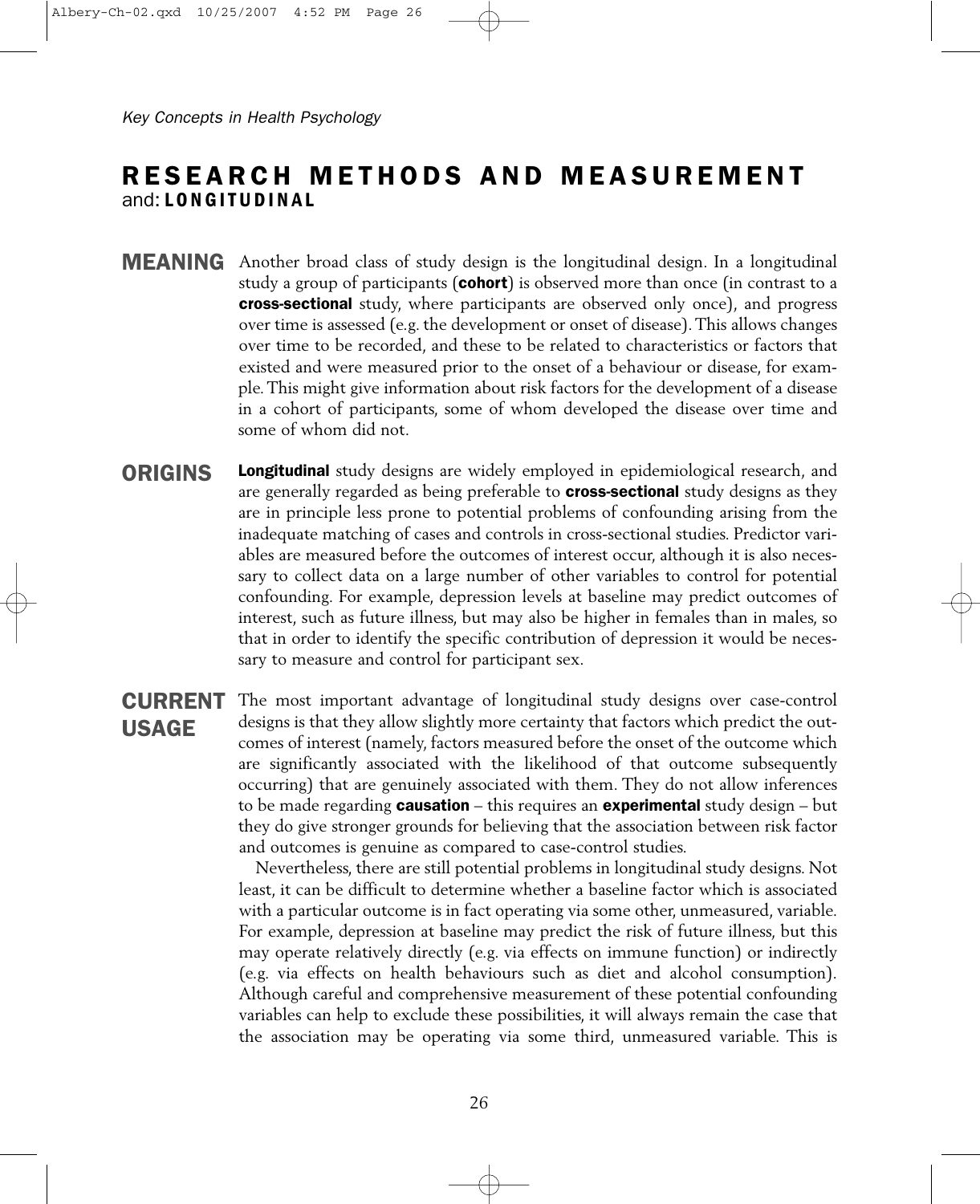complicated further by the possibility that some unmeasured variable may be causing both variation in the baseline predictor and variation in the outcome with which it is associated (so that the baseline measure is not causally associated with outcome at all). For example, the same genetic factors may be linked to both depression and illness, giving the appearance of a relationship between depression and illness. The fact that the relevant illness outcomes have not yet developed at baseline may simply be because these take longer to be expressed.

At a practical level, these studies are time-consuming and expensive to conduct, in particular if the outcomes of interest take several years to develop and be expressed. This long term follow-up also gives rise to potential problems of **attrition** within the cohort – participants may drop out, move, die, or otherwise be unavailable at follow-up, so that the final cohort for analysis may be considerably smaller than the one originally recruited. If the likelihood of dropping out of the study is related to the outcomes of interest, this may lead to biased results. For example, in a study of smoking cessation, individuals who are not successful in giving up smoking may be less motivated to remain in the study, resulting in successful quitters being over-represented in the final sample who complete the study.

Longitudinal studies are also not always an effective way to study associations, particularly when an outcome such as a particular disease is rare or takes a long time to develop. In the case of certain outcomes, there will simply not be enough individuals within a cohort who will develop the outcome of interest (or they will take a very long time to develop it). This will add to the cost and complexity of a longitudinal study design, as it will require an extremely large study (in order for a sufficient number of individuals to develop the outcome of interest) and/or a study which is continued for a very long period of time (in order to allow sufficient time for the outcomes of interest to develop). In situations such as these it is much more cost-effective and practical to run a case-control study instead.

A large number of studies in health psychology use longitudinal designs, although fewer than use case-control designs (primarily for reasons of cost and convenience). As with cross-sectional studies, these tend to be similar in many ways to traditional epidemiological studies of risk factors, but also tend to focus on psychological and behavioural risk factors (e.g. self-efficacy beliefs, coping styles and so on).

Longitudinal study designs in health psychology have a particular advantage over case-control designs because the psychological constructs of interest to many health psychologists are likely to be particularly affected by the onset of disease. For example, illness may result in a change in self-efficacy beliefs or coping styles, so that case-control studies will be very poorly suited to determining whether a particular copying style, for example, leads to illness, or vice versa. Of course, longitudinal study designs will still be limited, for the reasons described above, but will

# SIGNIFICANCE TO HEALTH **PSYCHOLOGY**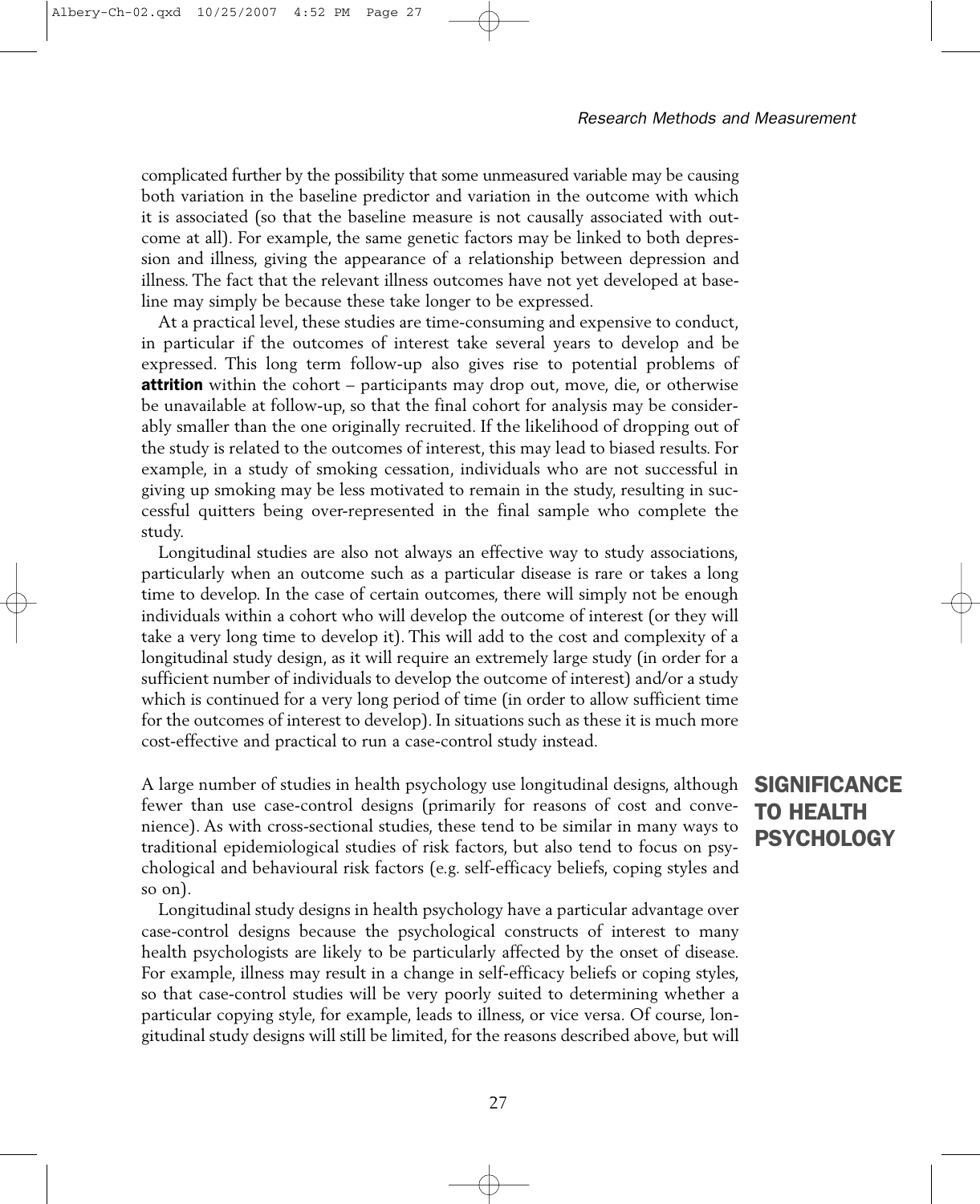at least be able to show whether variation in coping style precedes and predicts the onset of illness, in this hypothetical example.

### Further reading

Altman, D.G. (1991) Practical Statistics for Medical Research. London: Chapman & Hall.

Chapter 5 discusses study design issues, while the rest of the book is an excellent introduction to medical statistics (which may be valuable to health psychologists who have covered statistics only from the perspective of psychology in the past).

Manolio, T.A., Bailey-Wilson, J.E. and Collins, F.S. (2006) Genes, environment and the value of prospective cohort studies. Nature Review Genetics, 7, 812–820. Highlights specific research questions (in the context of genetic risk factors for disease) which longitudinal study designs are better suited to answering than case-control designs (see also Molecular Genetics).

See also research methods and measurement and study design

# RESEARCH METHODS AND MEASUREMENT and: EXPERIMENTAL

- Experimental study designs are the strongest of the available study designs in that MEANING they allow inferences regarding **causation** to be made. In these studies, participants are randomly assigned to one of two (or more) conditions. Since allocation is random, any differences between the groups after exposure to the conditions can be inferred to be a result of the effects of the conditions. An example is a **randomized clinical trial** (RCT) of a novel medication compared to a placebo – if outcome measures are improved in the medication group compared to the placebo group, we can infer that the benefit is the result of the medication.
- Experimental study designs arose from two independent research traditions. In biomedical research, the rapid increase in the number of potentially effective medications and interventions available resulted in a need to be able to show experimentally that these interventions were more effective than simply a placebo. This resulted in the adoption of the randomized placebo-controlled trial as the gold standard of evidence that an intervention is an improvement over background effects such as spontaneous recovery and the **placebo effect**. The use of **randomization**, if done correctly, **ORIGINS**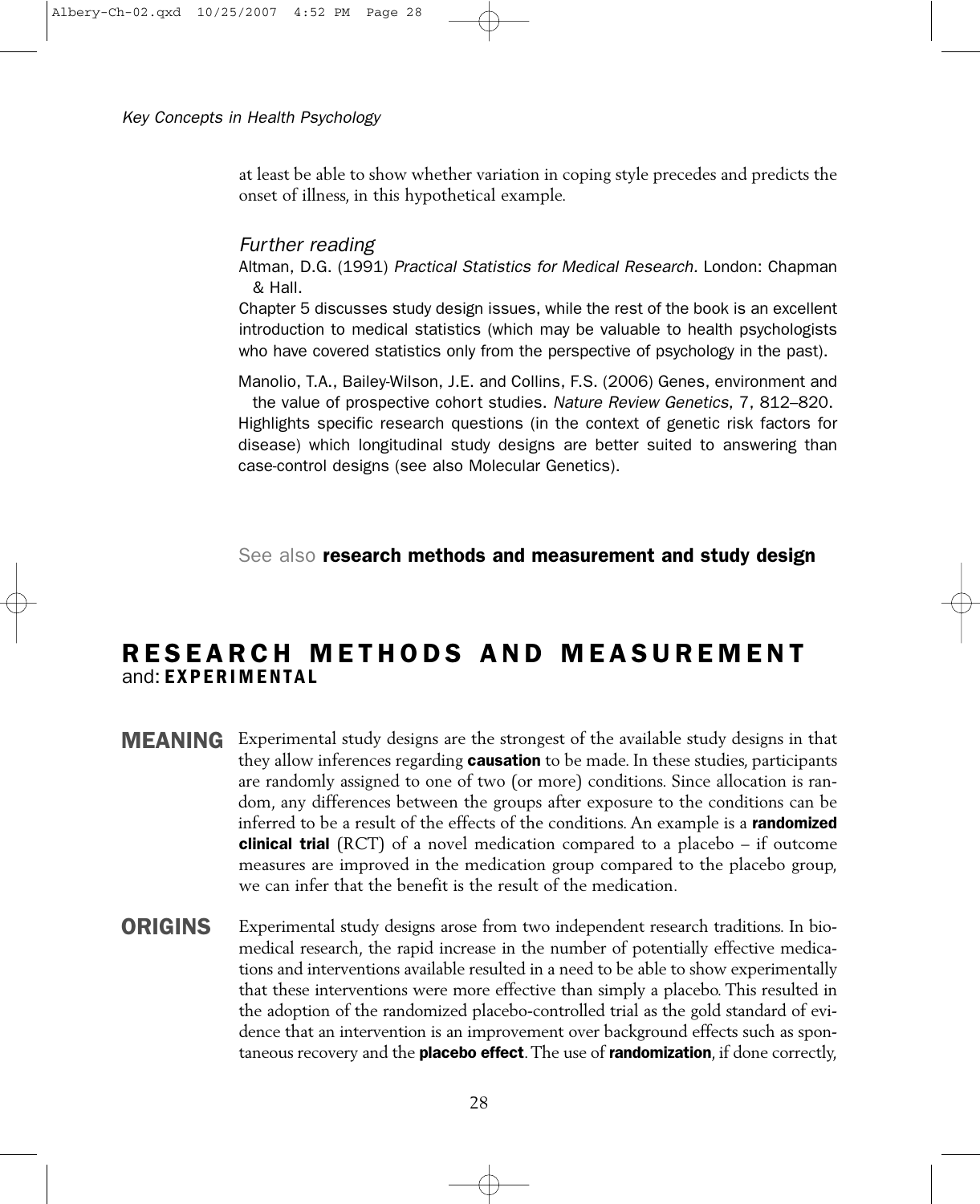ensures that participants in the intervention and control groups are similar at the start of the trial.

At the same time, the development of psychology and other behavioural sciences which investigated human and animal behaviour, resulted in the use of experimental study designs in laboratory contexts. In principle, the rationale behind the adoption of experimental designs is the same as in biomedicine: by allocating participants randomly to one of two (or more) groups, any resulting differences in behaviour can be inferred to have been caused by the experimental manipulation. For example, the impact of information on healthy eating (compared to a control condition which lacks this 'active ingredient', such as information on an unrelated topic) can be investigated in relation to the subsequent response to advertisements for food in an experimental, laboratory, setting.

An experimental study design is considered to provide the best level of evidence, both in the development of theory and understanding of mechanisms, and in the development of new or modified clinical practice guidelines. The principal reason for this is that only an experimental study design can demonstrate causality. A further advantage of experimental study designs is that data from these studies are the simplest to analyse statistically. Generally, any experimental design includes the following stages: recruitment of a sample from the relevant population, initial baseline assessment, randomization to the test or control condition, and follow-up assessment (see Figure 2.2).

Since the validity of the results from an experimental study depends on the randomization procedure not biasing the allocation of participants to either the test or control conditions, the quality of the randomization procedures used is critical. Simple methods may include the use of a coin toss or sealed envelopes (within which the condition allocation is given), while more sophisticated methods include the use of computer-generated randomization sequences and treatment allocation. The most important factor in randomization is that the method is not open to abuse. For example, if the experimenter can manipulate the allocation (perhaps to ensure that a patient he or she perceives to be in most need of treatment is not allocated to the placebo group) then the randomization procedure is subject to **bias** and the results of the study are invalid.

A further procedure which helps to ensure the validity of experimental study design is the **blinding** of experimenters and participants. Blinded means blind with respect to condition allocation. In a **single blind** study, participants do not know what condition they have been allocated to. This ensures that their responses will not be affected by prior expectations and that subsequent behaviour will not be affected by knowledge of the condition. In some rare instances, single blind refers to situations where participants know their condition allocation and only the person evaluating them is blinded. In a **double blind** study, participants and anyone who has contact with them or makes judgments about them is blinded to the assignment of condition. This ensures subjective judgments will not be affected by

# CURRENT USAGE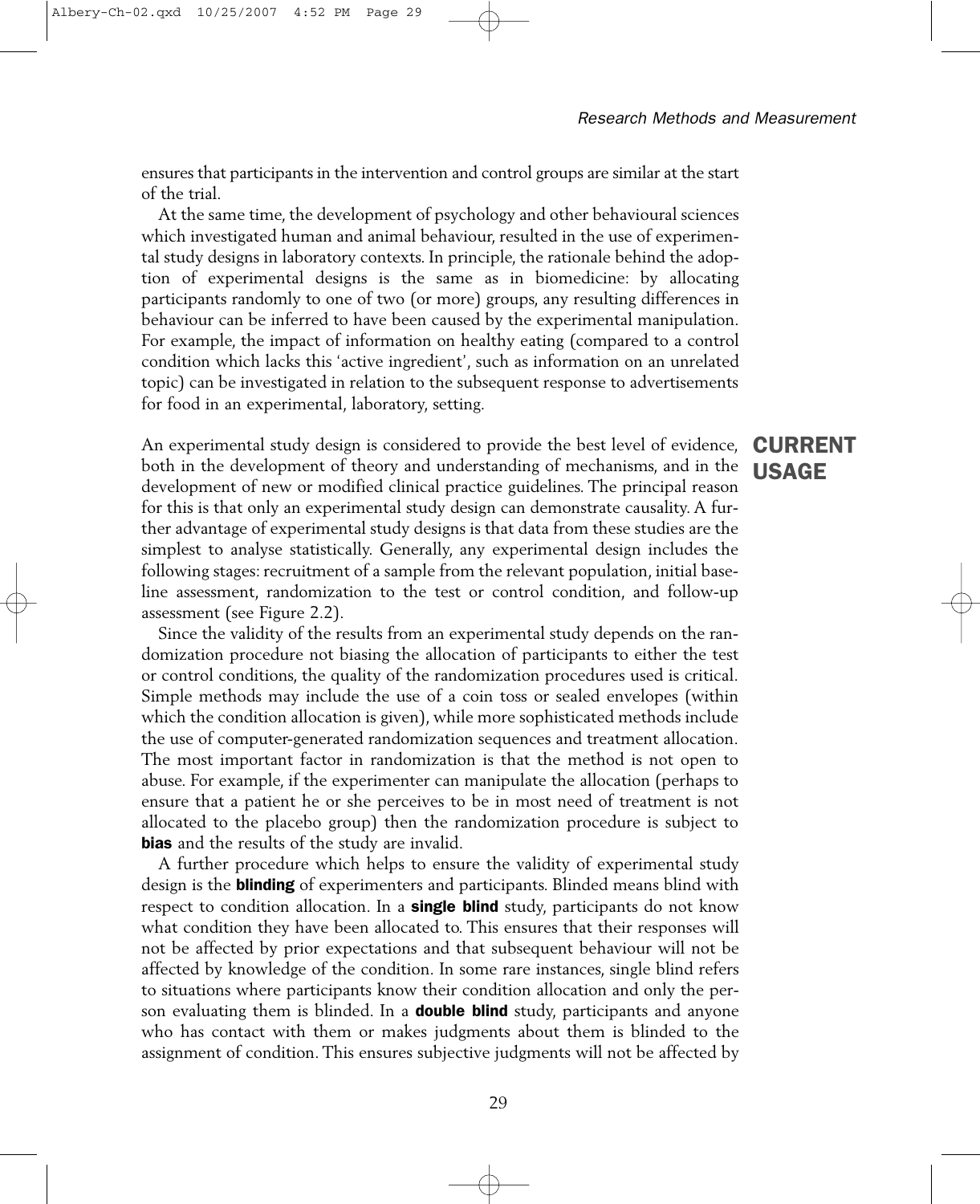

Figure 2.2 Experimental study design

Experimental study designs include initial assessment for eligibility, enrolment (at which points some participants may be excluded, for example because they decide that they no longer wish to take part) and randomization followed by allocation (on the basis of this randomization) to a particular experimental condition. After randomization there is a follow-up period where appropriate data are collected and analysed. Randomized controlled trials typically report the numbers of participants at each stage of this process in a diagram similar to that shown here.

knowledge of a participant's treatment. It is also possible to conduct triple blind studies where the individual responsible for data analysis is blinded to the relationship between the data for analysis and condition allocation within these data.

It is also important that the sample on which an experimental study is conducted is representative of the population about which one wishes to make inferences. In practice, this can be hard to achieve. For example, many laboratory studies recruit participants from the student population for convenience (because these studies are often conducted within a university's research environment), but the results of these studies may not generalize to the wider population. In RCTs, participants are often excluded if they have a pre-existing disease, or are on medication and so on. While this is done for reasons of safety when testing novel interventions, it once again means that the results may not generalize to the wider population on whom one might wish to implement the intervention in future.

A more complex experimental design is one which employs a **cross-over** design (see Figure 2.3), so that participants act as their own control. The basic elements of this variant are the same, but rather than being randomized to one condition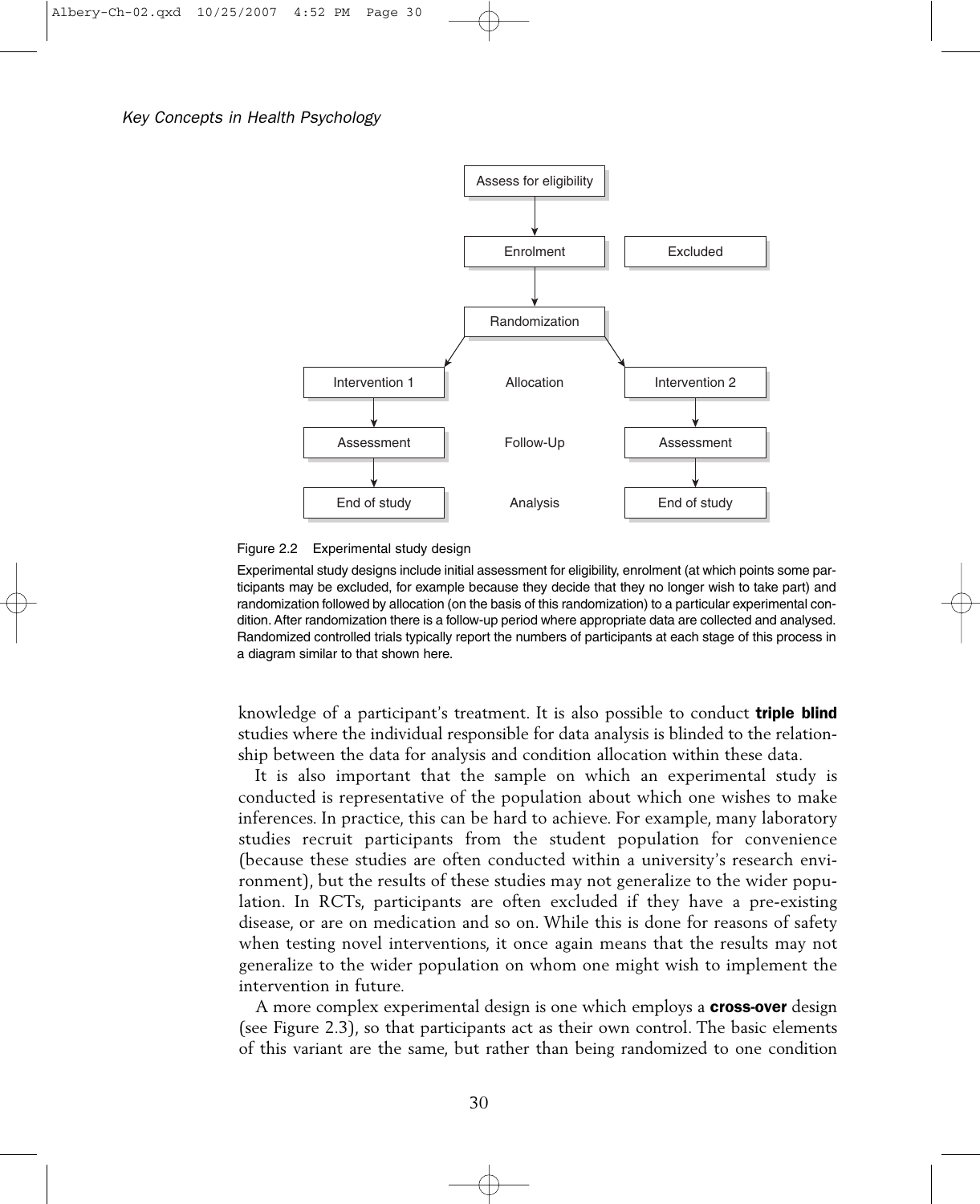





Cross-over study designs are the same as basic experimental study designs, except that each participant undergoes each intervention, usually with a washout period in between to allow the effects of the first intervention to dissipate. Participants are randomized to receive the two interventions in a particular order.

only, each participant receives both conditions, in sequential order. Participants are still randomized, but in this case according to the order in which they will receive the two conditions. Since participants are acting as their own controls this method reduces the impact of chance differences between participants in each condition. However, since there may be carry-over or practice effects (namely, completing follow-up questionnaires twice rather than once may influence results on the second occasion, perhaps due to participants remembering how they responded the first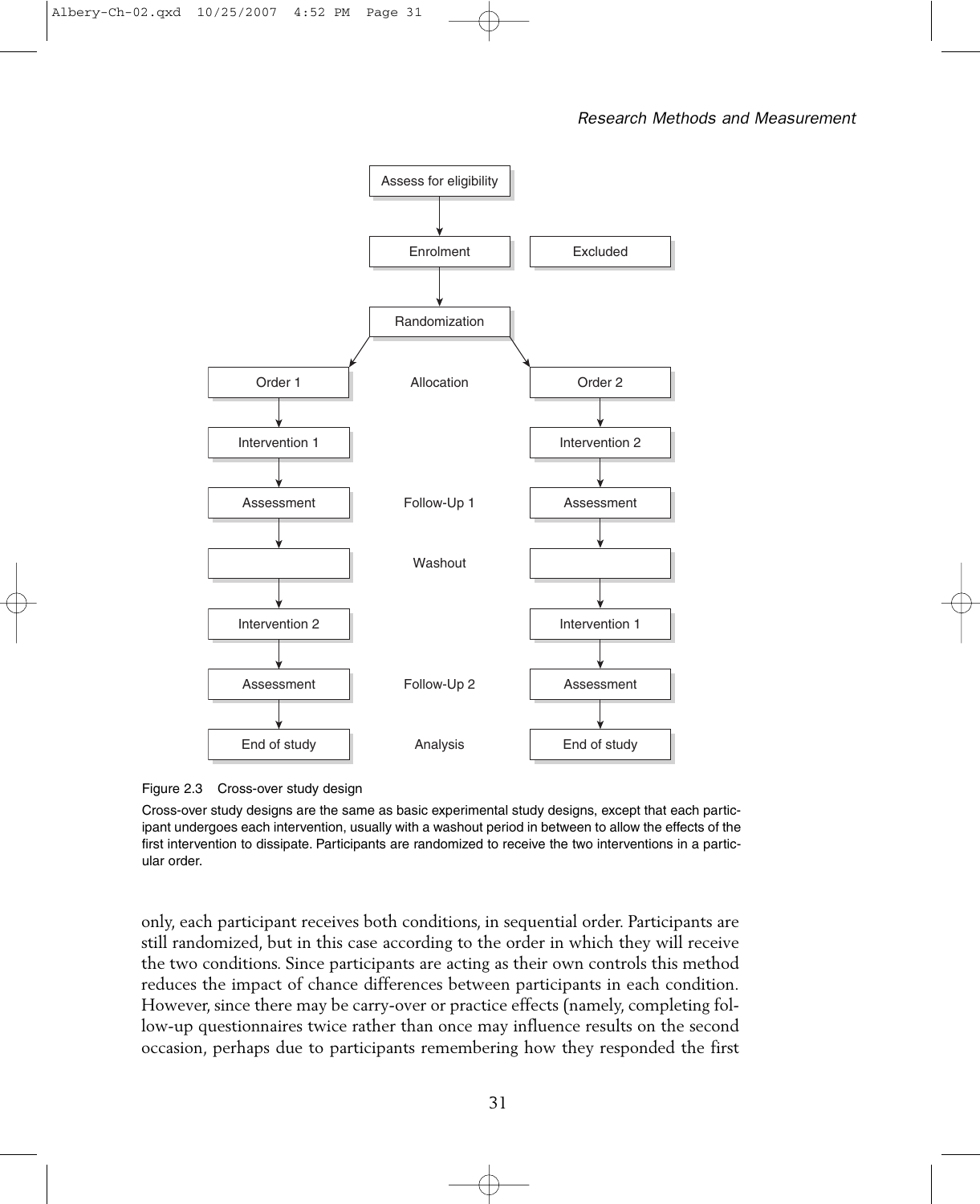time), the order in which conditions are administered to participants needs to be taken into account in the eventual statistical analysis. This means that this design is very complex in practice.

In the context of RCTs, there are, generally speaking, two types of intervention trials: **superiority** trials and **equivalence** trials. The purposes of the two types of trials are what their names suggest. Superiority trials are performed to show that one of the interventions is superior to the other. That is, they are carried out to establish a difference between the interventions. Equivalence trials are performed to show that the interventions are, according to some definition, the same or equivalent. The vast majority of RCTs are of the former kind, generally using some kind of appropriate placebo in order to show that a particular intervention is of some benefit. In health psychology, the choice of an appropriate placebo can be difficult, since the intervention is usually behavioural or psychological in nature, so that an analogue of a pharmaceutical placebo (namely, a sugar pill) is not readily available. Often some kind of minimally active intervention is used as a placebo in such instances (e.g. relaxation treatment).

# TO HEALTH **PSYCHOLOGY**

SIGNIFICANCE Experimental study designs contribute to both the development of theory within health psychology, and the establishment of evidence that health psychology interventions are efficacious (or not!). Laboratory studies on volunteers, for example, may provide the basis for confirming the role of specific psychological constructs in governing behaviour (e.g. the effects of mood on a desire for cigarettes), while RCTs may provide a basis for confirming that psychological interventions are effective (e.g. behavioural support for smoking cessation).

### Further reading

Altman, D.G. (1991) Practical Statistics for Medical Research. London: Chapman & Hall.

Chapter 5 discusses study design issues, while the rest of the book is an excellent introduction to medical statistics (which may be valuable to health psychologists who have covered statistics only from the perspective of psychology in the past).

Jorgensen A.W., Hilden J. and Gotzsche, P.C. (2006) Cochrane reviews compared with industry supported meta-analyses and other meta-analyses of the same drugs: systematic review. British Medical Journal, 333, 782.

Interesting systematic which suggests that the results of meta-analyses of randomized controlled trials sponsored by the pharmaceutical industry differ from those without this sponsorship. Discusses the role of bias in study design and reporting.

### See also research methods and measurement and study design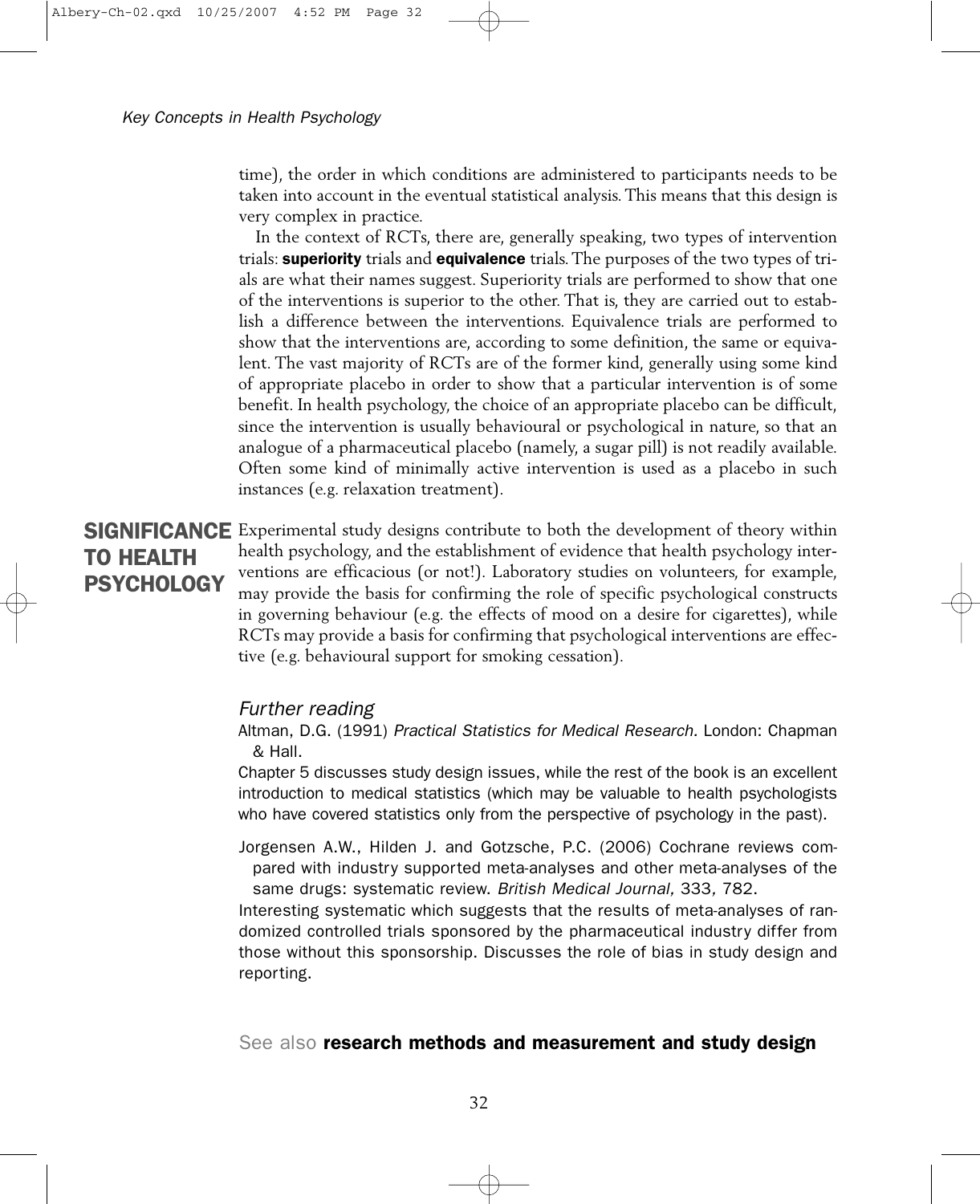Qualitative research attempts to provide a rich, descriptive account of the same **MEANING** psychological and behavioural phenomena, via analyses of textual accounts – either written or spoken – in order to produce detailed **narrative** reports. Quantitative research, by contrast, objectively measures psychological phenomena to enable statistical analysis, reducing phenomena to numerical values, and applying statistical operations to these to test hypotheses. While quantitative research attempts to be as objective as possible and to control experimental conditions, qualitative research accepts (even welcomes!) the subjective nature inherent in using a qualitative approach.

Qualitative research has a long research tradition, which derives largely from a realist perspective, and focuses on **thematic methods**. That is, it attempts to identify themes within narratives, first-person accounts and so on which describe reallife phenomena without sacrificing the richness and detail of these phenomena. It uses qualitative methods to analyse qualitative data, although the exact nature of these data may be very different to those collected in a quantitative study.

If language use is the phenomenon of interest, then text is regarded as the object of research, with the real-world operating as the background to this. This kind of approach is used, for example, in **Discourse Analysis**. If real-world phenomena, such as behaviours, are the object of research, then text is regarded as the lens or medium through which the real-world (as the object of interest) can be understood and investigated. This kind of approach is used in **Grounded Theory** and Focus Groups.

Describing qualitative research as a single kind of research does not do justice to the many conceptual and theoretical approaches which fall within this very broad category. One common theme, however, is that behaviour is not necessarily amenable to scientific study in the same way that physical matter is, for example, and that attempts to do this, while potentially valuable in some respects, will necessarily give rise to an impoverished understanding. **Constructivism** regards behaviour as a response to situational demands, rather than as a fixed attribute of an individual. This would mean that personality, for instance, may be located *between* people, rather than *within* people (Hampson, 1988). This clearly has important implications with respect to **psychometric** approaches to the measurement of personality traits. According to this view, behaviour is negotiated between participants in a social exchange, and operates as a function of the situational and intrapersonal requirements. Qualitative methods are valuable because they attempt to understand the nature of this exchange, rather than simply reduce it to single numbers

# ORIGINS

# CURRENT USAGE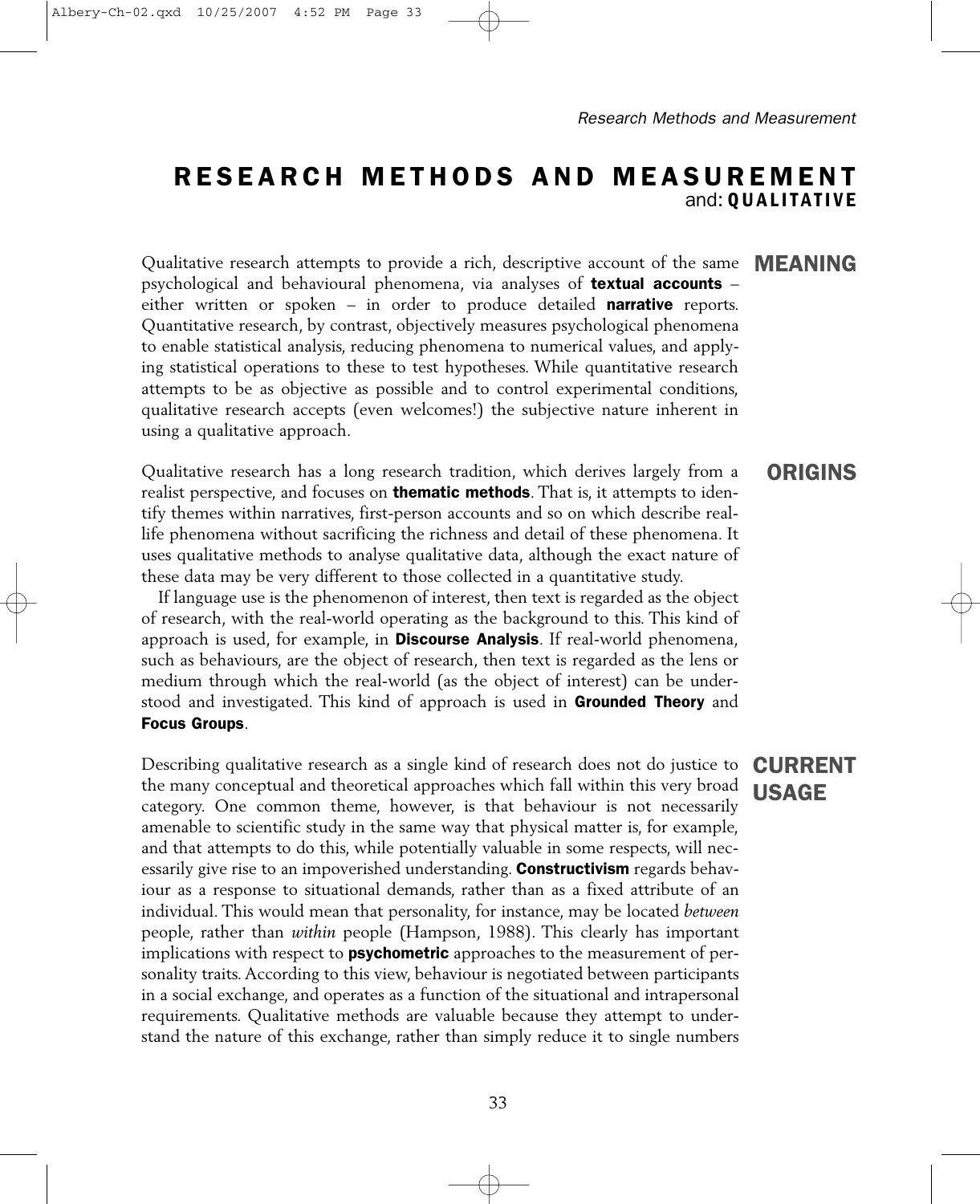|                 | Quantitative              | Qualitative               |  |
|-----------------|---------------------------|---------------------------|--|
|                 | Requirement               |                           |  |
| Question        | <b>Hypothesis</b>         | Interest                  |  |
| Method          | Control and randomization | Curiosity and reflexivity |  |
| Data collection | Response                  | Viewpoint                 |  |
| Outcome         | Dependent variable        | Accounts                  |  |
|                 | Ideal                     |                           |  |
| Data            | Numerical                 | Textual                   |  |
| Sample size     | Large (power)             | Small (saturation)        |  |
| Context         | Eliminated                | Highlighted               |  |
| Analysis        | Rejection of null         | Synthesis                 |  |

### Table 2.1 Differences between Quantitative and Qualitative Research

There are various important differences between quantitative and qualitative research, both in terms of the requirements of the study and the ideal data, sample size and analytical methods. Most importantly, quantitative and qualitative methods address very different kinds of research question (see Table 2.3).

#### Table 2.2 Strengths and weaknesses of Qualitative Research

| Strengths                              | Weaknesses                |  |
|----------------------------------------|---------------------------|--|
| Low constraints of tradition or method | Poor internal reliability |  |
| Grounded hypotheses                    | Weak decisiveness         |  |
| Contextualized hypotheses              | Poor generalizability     |  |
| Non-normative focus                    | Rarely integrated         |  |
| Comprehensiveness                      | Seems easy                |  |
| Detail                                 | Seems harmless            |  |

There are a number of strengths and weaknesses to qualitative research, some of which are listed here. The most important strengths include the comprehensiveness of qualititative research, which embraces richness and depth. Unfortunately, it is relatively uncommon for qualitative research to be integrated with quantitative research, even though it has the potential to inform the design of quantitative studies.

(such as the score on a personality questionnaire). Quantitative research emphasizes replicability, reliability and validity, while qualitative research emphasizes contingency, situatedness and reflexivity (see Table 2.1).

Data collection methods in qualitative research are different from those in quantitative research in a number of important ways. Observation, either as a participant or non-participant, is critical (as opposed to measurement via instruments), with **interviews** (either of individuals or groups) and **documentary analysis** (of records, transcripts, and so on) forming the basis of data collection.

A variety of qualitative methods of data collection and data analysis exist, the most common of which include grounded theory and discourse analysis. Grounded **Theory** attempts to construct a theory based on qualitative data, without preexisting hypotheses. The core feature of Grounded Theory is simultaneous data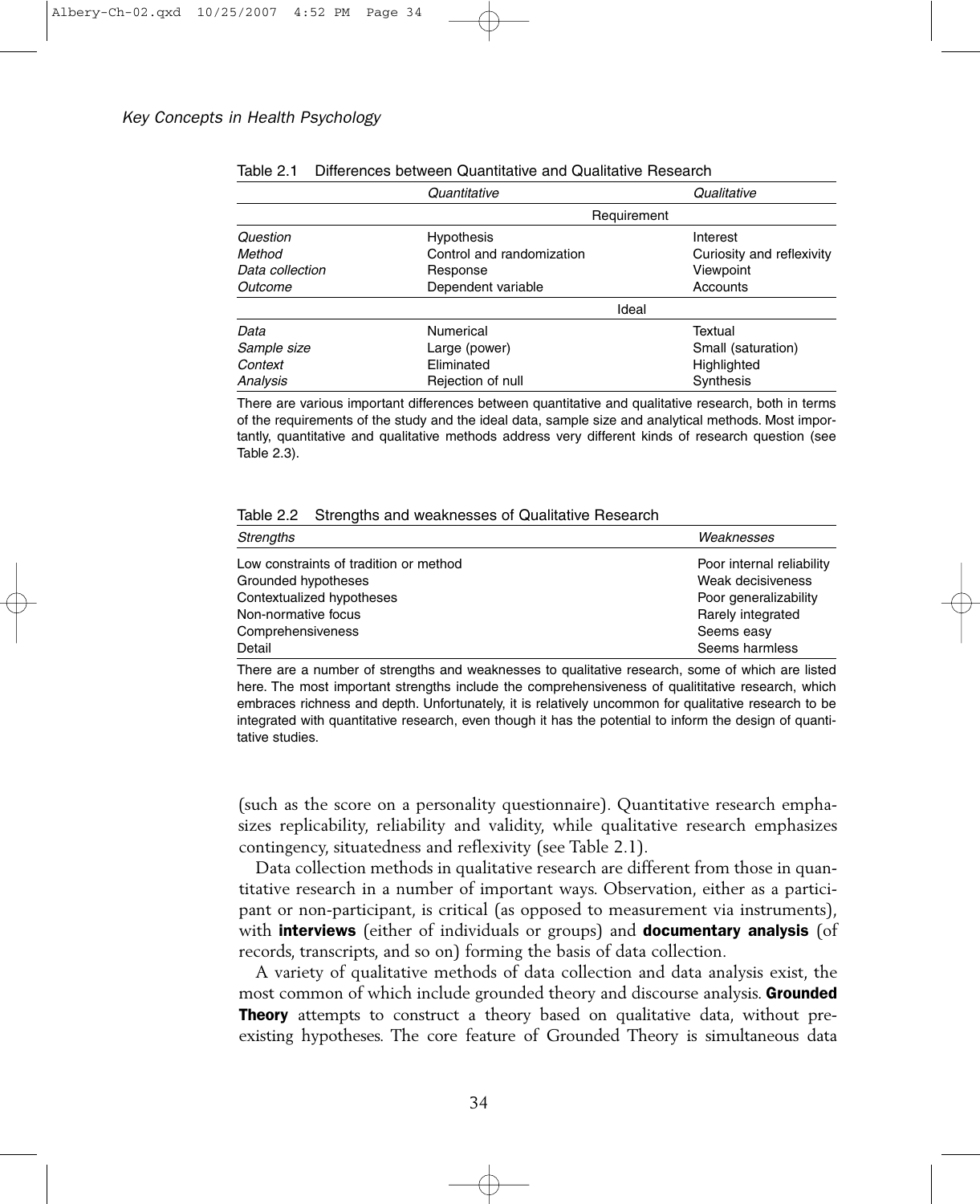| Quantitative question                                          | Quantitative method          | Qualitative question                                                              | Qualitative method                |
|----------------------------------------------------------------|------------------------------|-----------------------------------------------------------------------------------|-----------------------------------|
| By how much does                                               | Meta-analysis of             | 'Why do some patients delay                                                       | Individual (semi-structured)      |
| thrombolytic therapy improve                                   | randomized controlled trials | seeking help when they have acute                                                 | interviews, with cross-validation |
| survival in acute myocardial                                   |                              | central chest pain?                                                               | between interviewers              |
| infarction?                                                    |                              |                                                                                   |                                   |
| What proportion of smokers will give Prospective observational |                              | 'What sort of smoker responds                                                     | Individual (semi-structured)      |
| up when so by advized to do                                    | (cohort) study               | to advice to quit, and how                                                        | interviews, with cross-validation |
| their doctor?'                                                 |                              | might we influence the remainder?                                                 | between interviewers              |
| What features of acute                                         | Retrospective                | 'What worries parents when                                                        | Individual (semi-structured)      |
| febrile illnesspredict serious                                 | (case-control) study         | their pre-school children are acutely                                             | interviews, or focus group        |
| diseases such as                                               |                              | ill, and why?                                                                     | discussions                       |
| bacterial meningitis?                                          |                              |                                                                                   |                                   |
|                                                                |                              | 在这里的,我们也不能在这里的,我们也不能在这里的,我们也不能在这里的,我们也不能在这里的。""我们,我们也不能在这里的,我们也不能在这里的。""我们的,我们也不能 |                                   |

 $\bigoplus$ 

 $\overline{\downarrow}$ 

Table 2.3 Different research questions and methods in Quantitative and Qualitative Research Table 2.3 Different research questions and methods in Quantitative and Qualitative Research Quantitative and qualitative methods each have their place in research, and are each best suited to answering specific kinds of research question.<br>Some examples are given here, along with the specific methods or study desi Quantitative and qualitative methods each have their place in research, and are each best suited to answering specific kinds of research question. Some examples are given here, along with the specific methods or study designs which might be used to answer each question.

 $\overline{\phantom{a}}$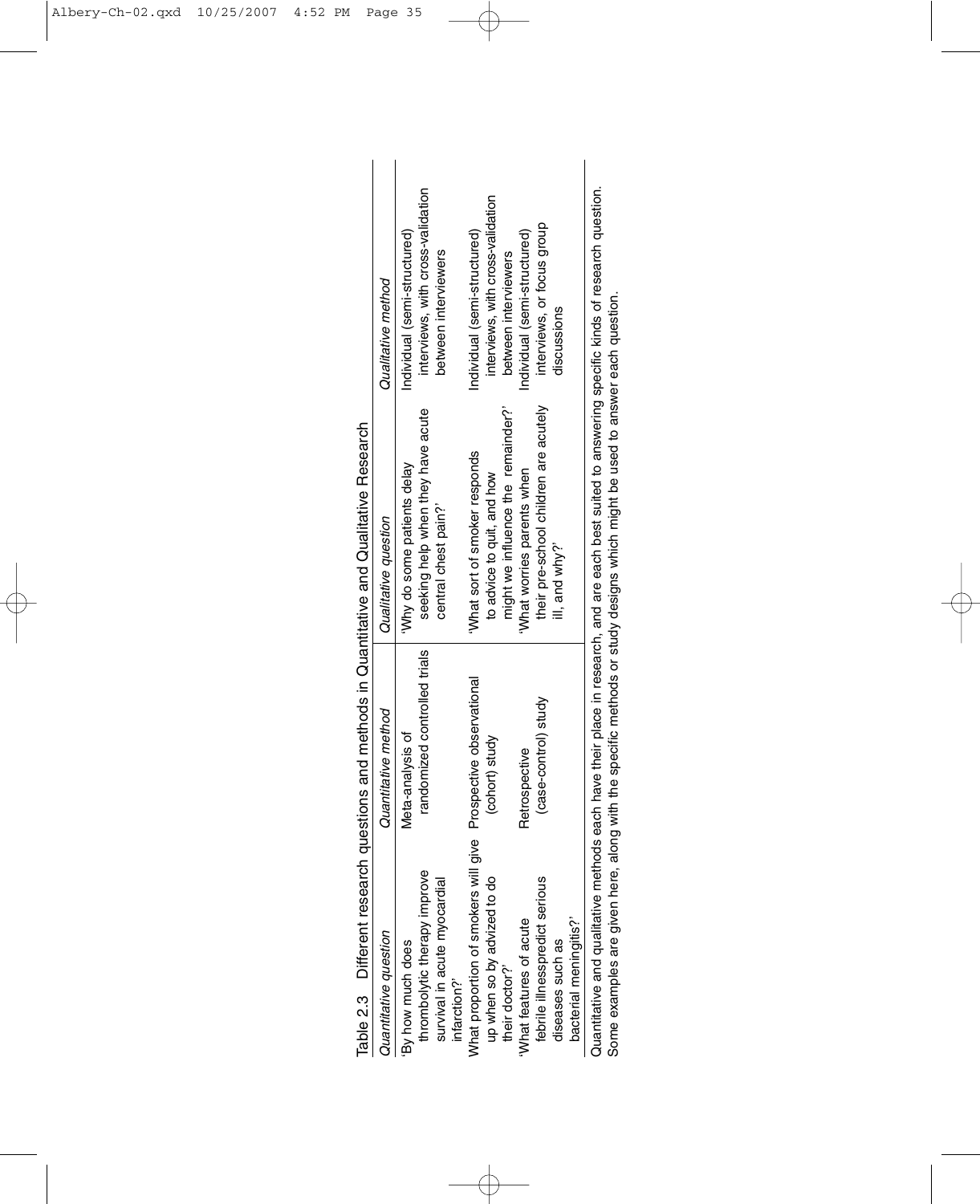|  |  | Table 2.4 Lay beliefs about hypertension (Source: Heurtin-Roberts, 1993) |  |  |  |
|--|--|--------------------------------------------------------------------------|--|--|--|
|--|--|--------------------------------------------------------------------------|--|--|--|

| <b>High Blood</b>                          | <b>High Pertension</b>                                             |
|--------------------------------------------|--------------------------------------------------------------------|
| Physical disease of the heart and blood    | Disease of the 'nerves' caused by stress,<br>worry and personality |
| Blood too 'hot', 'rich' or 'thick' over    | Believed to be volatile and episodic,                              |
| extended periods                           | rather than long lasting                                           |
| Level of blood rose slowly and remained    | Levels of blood rise and fall rapidly at                           |
| high                                       | times of stress                                                    |
| Caused by diet, heredity and 'heat' in the | Treated by amelioration of stress and                              |
| environment                                | psychological symptoms                                             |

Heurtin-Roberts investigated lay beliefs about hypertension among African-American women in New Orleans. This research revealed a complex pattern of beliefs related in part to modern bio-medical conceptions of hypertension, but also to cultural beliefs and folk medicine. Health education campaigns which fail to take into account people's existing beliefs about disease may not succeed if the advice provided does not match these existing beliefs.

collection and analysis, with analytic categories developed from the data as data collection is ongoing. Comparisons of data and data, data and concept, and concept and concept allow these categories to be developed, and further theoretical sampling and data collection are used to confirm these categories. Discourse Analysis is concerned with the role of language in the construction of social reality, and emphasizes discourse as performance, and in particular the fluidity and variability of discourse. It asks what participants are doing with discourse (that is, what function it serves for them), and investigates the creation of meaning in language. Other methods exist, including phenomenological analysis (which explores how we make sense of the world), narrative psychology (which explores the role of narratives in understanding the world), conversation analysis (which explores spontaneously generated conversation), and cooperative enquiry (where the researcher is a participant in the research).

Qualitative methods can be argued to be of more importance in health psychology than in other areas of psychology, because the concepts which health psychologists deal with are intended to reflect the 'real world' in a very direct way, which has application in the understanding and treatment of physical health and illness. It is possible (indeed likely) that the concepts employed in biomedicine may not be understood by the general public, so that interventions, health education campaigns and so on may fail because they are not understood by those they target.

One well-known example illustrates this potential problem. Heurtin-Roberts and colleagues (1993) investigated folk beliefs regarding hypertension in African-American women in New Orleans. The study identified two distinct groups of individuals in this population, who could be characterized according to the differences in their beliefs regarding this disease. One group believed in the bio-medical definition of hypertension, while other group believed in two distinct diseases (see Table 2.4).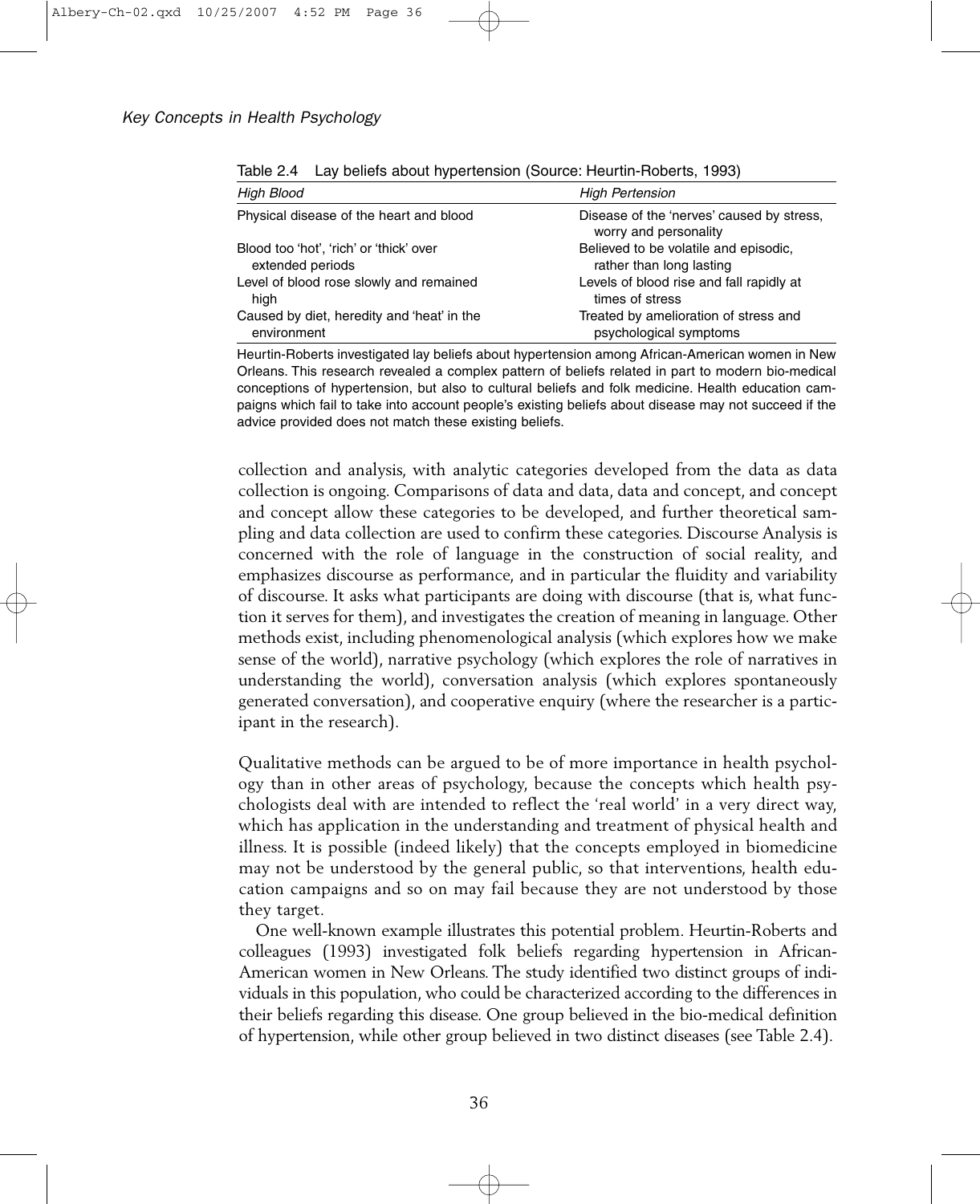Research Methods and Measurement

From a bio-medical perspective, the two distinct 'diseases' identified by the second group of individuals each shares some features of the bio-medical concept of hypertension. Clearly, health education campaigns based on the bio-medical concept of hypertension which do not take into account these important and stronglyheld folk beliefs may be unsuccessful.

### Further Reading

Heurtin-Roberts, S. (1993). 'High-pertension' – the uses of a chronic folk illness for personal adaptation. Social Science Medicine, 37, 285–294.

Investigation into lay beliefs around hypertension, and the extent to which chronic illness can be understood in a cultural context which emphasizes particular coping responses and behaviours.

Smith, J.A. (ed.) (2003) Qualitative Psychology: A Practical Guide to Research Methods. London: Sage

An excellent introduction to qualitative methods, specifically as applied to psychology. Discusses a range of techniques and conceptual models and frameworks, including Grounded Theory, Discourse Analysis and so on in detail.

See also research methods and measurement and study design

# RESEARCH METHODS AND MEASUREMENT and: PSYCHOMETRICS

Psychometrics is concerned with the measurement of psychological traits such **MEANING** as knowledge, abilities, attitudes and personality traits, typically although not necessarily using questionnaire-based methods. The study of psychometrics relates primarily to the investigation of differences between individuals and between groups of individuals. The principles of psychometrics guide the development and use of instruments and procedures used in the measurement of psychological traits.

A number of prominent figures in the early days of psychological science contributed to the development of the field of psychometrics.The most well-known, at least with respect to their contribution to psychometrics, are Francis Galton and Charles Spearman, both of whom developed and refined psychometric approaches to the measurement of intelligence and general aptitude or cognitive ability. Their contribution ORIGINS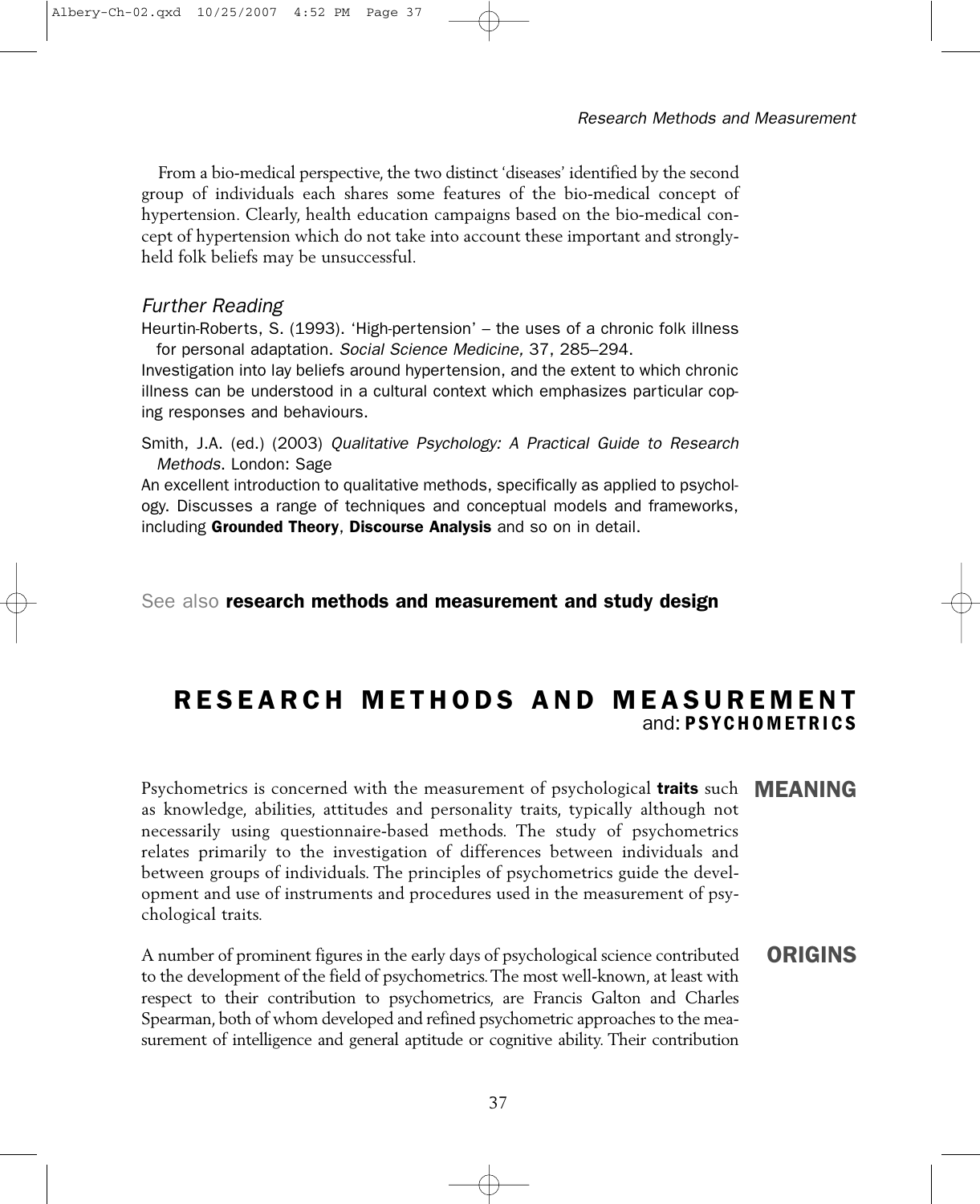also included the development of factor analysis (see Box 2.1), which continues to be used extensively in psychometrics and plays a central role in the development of questionnaire instruments.

## Box 2.1 Factor analysis

Suppose a psychologist proposes a theory that there are two kinds of intelligence, 'verbal intelligence' and 'mathematical intelligence'. Behavioural traits such as these cannot be observed directly and have to be measured indirectly, for example using an intelligence test. Factor analysis is used to identify 'factors' that explain a variety of results on different tests. For example, in our hypothetical examples, factor analysis could be used to identify whether performance on intelligence tests was related to performance on two different kinds of question within these tests (for example, those relating to 'verbal intelligence' and those relating to 'mathematical intelligence'). If these factors exist, people who get a high score on one test of verbal ability will also get a high score on other tests of verbal ability. Factor analysis is the method by which these inter-relationships are identified.

Factor analysis has a long history in psychometrics, and has been used to identify personal traits (for example, what is the optimal number of traits which we need to describe a large proportion of the variability in human behaviour) and the structure of intelligence (for example, what are the different sub-types of intelligence which exist, and how do they relate to each other). It has the advantage of providing structure and simplicity to complex datasets, although it has the disadvantage of being a complex procedure, and is only as good as the data which are used in the factor analysis.

Psychometrics has been applied extensively to the measurement of personality, attitudes, mood, intelligence, cognitive ability, and so on. The inherent difficulty in measuring these constructs, which lack a tangible physical correlate, drives the use of psychometrics, which attempts to properly quantify and define these constructs. The earliest psychometric instruments were designed to measure intelligence, the best known of which is the Stanford-Binet IQ test developed originally by Alfred Binet, and psychometric instruments continue to be used widely within education and educational psychology. Another major area of study in psychometrics relates to personality, and a large number of personality measures and related models and theories exists.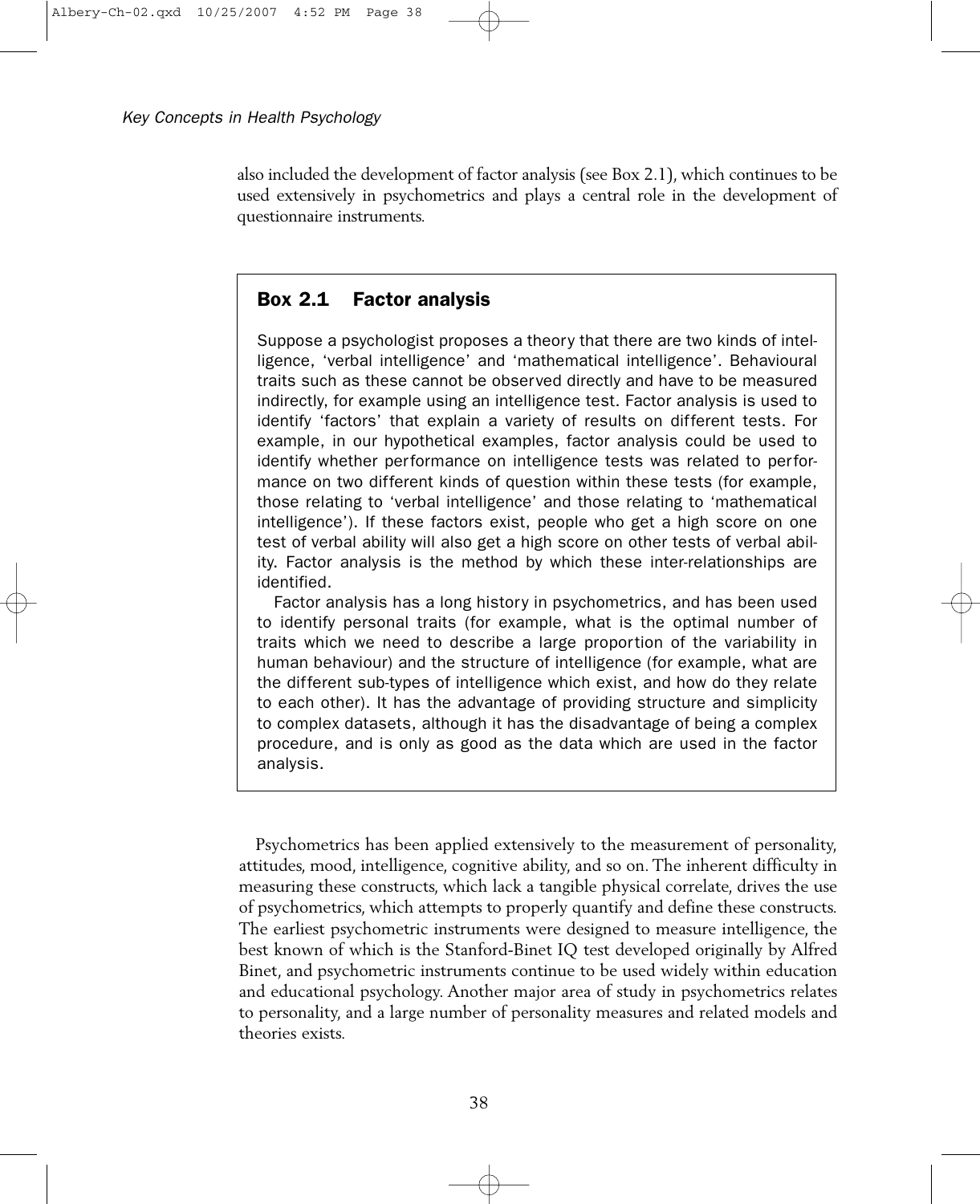Research Methods and Measurement

# **CURRENT** USAGE

There are three fundamental properties of any good test or instrument: **objectivity**, **reliability** and **validity**. The traditional and most important concepts in psychometrics are reliability and validity. Reliability refers to the extent to which a measurement is free from unsystematic error, and therefore measures something accurately. Validity is the extent to which a measurement indexes the underlying psychological construct which it is intended to. To illustrate this, a clock which is five minutes fast is reliable (it is measuring time), but invalid (it is not measuring the right time). Ideally, an instrument should also be free from systematic **error** (e.g. systematic biases, such as a ruler which includes 11 millimetres in each centimetre). However, it is unsystematic error which is the main concern, since a test cannot be valid if it is not reliable. It is, however, possible for a test to be reliable but not valid (as in the case of the fast clock, above).

In technical terms, reliability refers to the proportion of variance in the measurement which is due to unsystematic (that is, random) error. Unsystematic error may arise from a number of sources. For example, if people's responses to a questionnaire vary depending on their mood (when the questionnaire is not in fact intended to measure variation in mood but something conceptually unrelated, such as intelligence), then this variation is uninformative with respect to the intended measurement. Since this uninformative variation will vary unpredictably (namely, unsystematically) between participants, this will serve to reduce the overall reliability of the instrument. Various potential threats to reliability exist, which may be more or less relevant depending on exactly what the instrument in question is intended to measure. For example, instruments which are intended to measure stable, underlying traits (such as personality and intelligence) should be relatively unaffected by factors such as time of day, current mood and so on. Conversely, instruments which are intended to measure state factors (such as mood) are likely to be sensitive to these factors (given that mood varies from time to time).

Test-retest reliability refers to the extent to which the measurement taken on an instrument at one time point correlates with that taken at another time point, although this should only be high in cases where we do not expect the measure to change over time (e.g. intelligence). Other tests of reliability include inter-rater reliability (which assesses the extent to which different experimenters give the same rating, in cases where interview rather than questionnaire instruments are used) and alternate form reliability (which assesses the extent to which different versions of a test are correlated, in cases where one might want to use two versions of a test to avoid practice or learning effects).

One sense in which all instruments should be relatively free from unsystematic error is that they should be internally consistent.That is, all items on a questionnaire should tap into the same underlying construct. This is typically assessed using the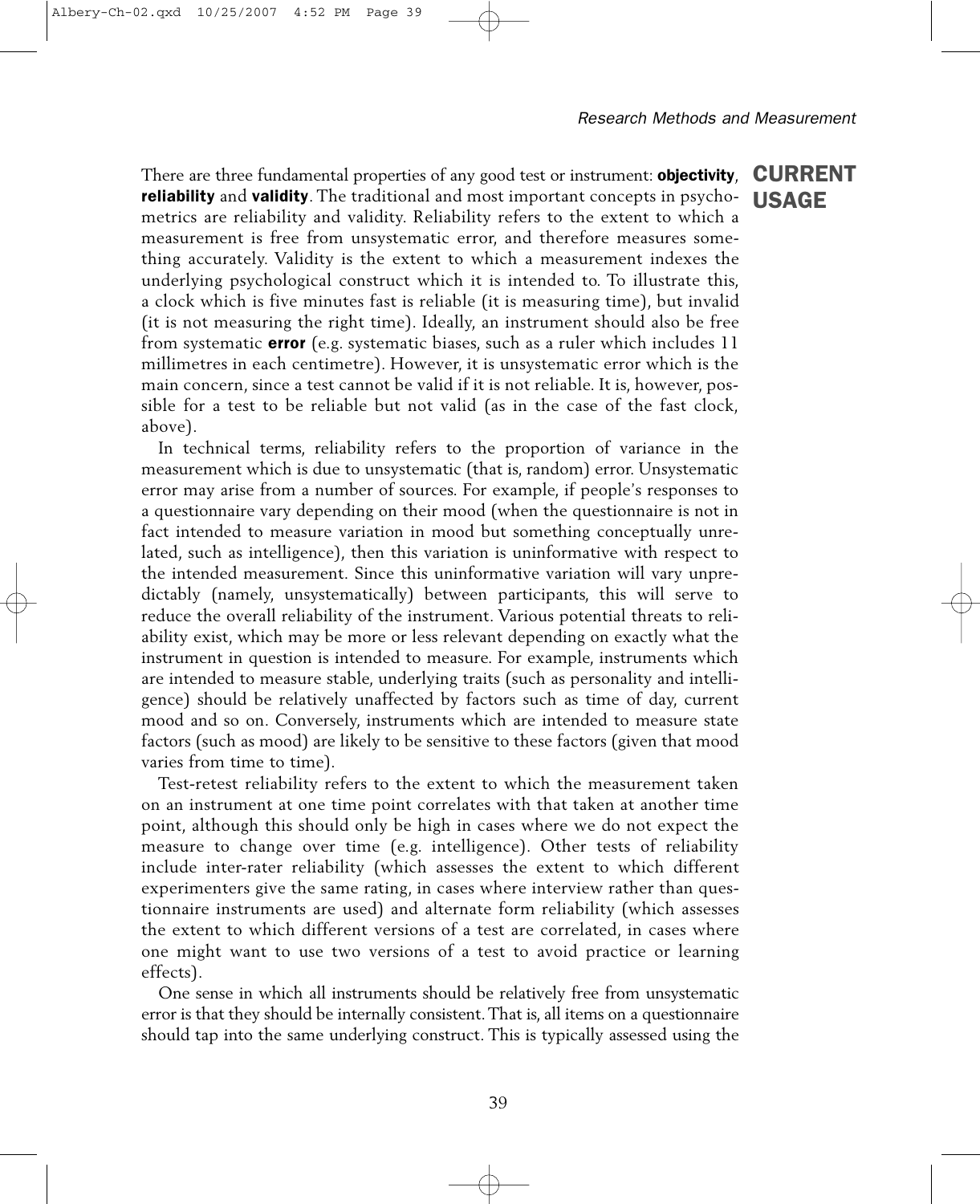split-half test, which calculates the correlation between one half of the items on a test with the other half. If all the items are measuring the same underlying construct, the two halves should be highly correlated. Cronbach's alpha is the mean of all possible split-half correlations, which is a more accurate measure of internal consistency.

The validity of psychometric instruments is difficult to assess in practice because the constructs so measured do not have tangible physical properties (unlike, say, blood pressure). The validity of such instruments, therefore, must be assessed indirectly, by correlating measures with a criterion measure known to be valid. Various forms of validity exist (unlike reliability, where there is only one kind, although *threats* to reliability may occur from different sources).

Concurrent validity is a sub-set of criterion validity, and refers to the extent to which the instrument correlates with an appropriate criterion which is measured at the same time (e.g. a new version of an intelligence test and an existing version). Predictive validity is another sub-set of criterion validity, and refers to the correlation with an appropriate criterion measured at a later time (e.g. intelligence and future examination performance). Content validity reflects the extent to which the instrument includes measures of all of the relevant features of the construct of interest (usually assessed by an appropriate panel of experts). Face validity reflects the extent to which the items of a test appear relevant and appropriate to (usually non-expert) participants who are likely to form the 'target audience' for the instrument. A measure has construct validity if it is related to other variables as required by the theory which underpins the instrument (e.g. intelligence and examination performance), and also unrelated to variables to which it should not be related (e.g. intelligence and personality). The former is sometimes known as convergent validity, and the latter as divergent validity, and the pattern of evidence from both provides evidence of construct validity. This is sometimes assessed using the Multi-Method Multi-Trait Approach.

# TO HEALTH **PSYCHOLOGY**

SIGNIFICANCE Health psychology relies heavily on psychometric instruments, including mainly questionnaire instruments but also interview instruments, to quantify the constructs which are central to many of the research questions studied. It is therefore important that these measures are both reliable and valid – we would want to be reasonably certain, for example, that a measure of health-related locus of control was in fact measuring what it purported to measure. For this reason, researchers generally use instruments which have undergone an extensive and stringent process of reliability and validity testing. The use of instruments which have not gone through this process (e.g. questionnaires developed quickly on the basis of a researcher's intuition and solely for the purposes of a single study) is discouraged.